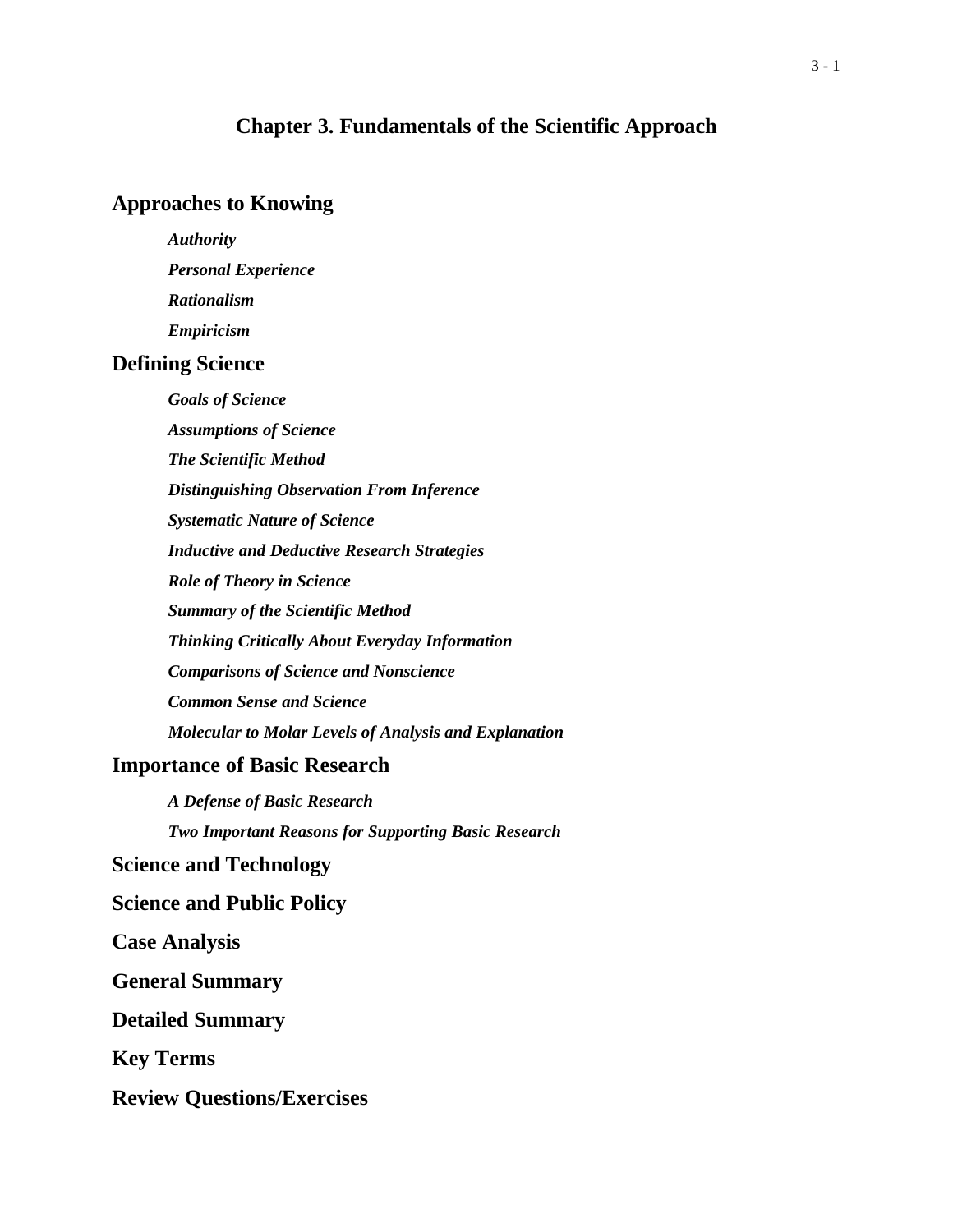# **Approaches to Knowing**

Almost every moment of our waking lives we are confronted with situations that require us to make choices. Shall we obey the strident summons of the morning alarm or turn off the infernal machine in favor of another forty winks? Should we go to the aid of a friend who is in the throes of an emotional "down" even though doing so means breaking other commitments we have made? Should we buy the latest recording of our favorite musical group even though it precipitates a temporary financial crisis? How many times a day do questions like this race through our thoughts? How often are we required to assess situations, make decisions, predict actions, and draw conclusions? Some questions lead to emotional issues. How old is the earth? When and how did humans evolve? What curriculum should be taught in public school? What is the basis for observed racial differences?

Whether we are scientists or not, the ways in which we carry out these activities are of profound significance. They determine the quality of our decisions, the accuracy of our understanding, and ultimately, the quality of our lives. In the hustle and bustle of daily living, we are rarely aware of the assumptions we make as we seek solutions to problems. Nor do we take much time to reflect on the variety of approaches we take. At times we are intuitive, relying on a hunch or some vague feeling. At other times we examine questions in a rational manner. On yet other occasions we become empirical, basing our actions on our prior experiences or on the experiences of others. Often we rely on authority, looking toward experts to fill gaps in our own backgrounds. Let's take a closer look at these approaches to knowing.

Let's assume that you believe that watching violence on television leads children to be more violent in their behavior. Where does this belief come from? How did you acquire this knowledge? Perhaps your parents, minister, or teacher told you this. Perhaps when you were younger you noticed that your own behavior and the behavior of children you played with seemed more violent after watching certain TV shows. Perhaps you have reasoned that because part of a person's development is based on learning by watching others, watching others display violent behavior will undoubtedly lead to more frequent violent behavior in the observer. Perhaps you have read about research studies in a textbook or scientific journal that propose such a conclusion. Finally, and perhaps more realistically, your belief may be based on an integration of information from several sources.

The primary goal of science is to acquire new knowledge. In science, we are interested in making new observations, verifying prior observations, discovering laws, deriving predictions, and improving our understanding of ourselves and the world around us. To these ends, we are interested in improving theories that explain and predict behavior, developing better analytical and measurement methods, and providing a broader database (information) for future development. Science is based primarily on an empirical approach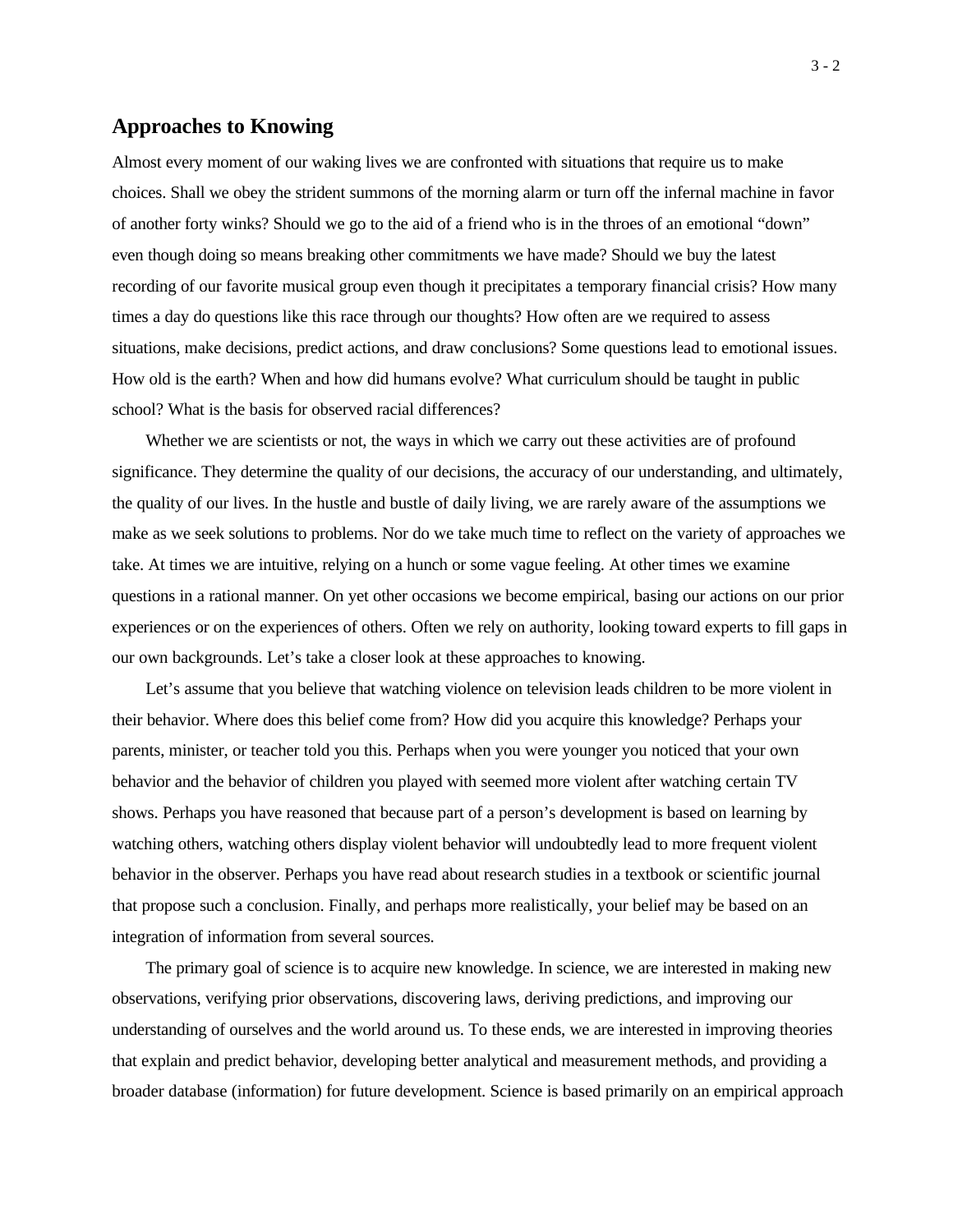to gathering information—an approach that relies on **systematic observation.** Before discussing empiricism, let's examine three other important sources of information in our lives.

### *Authority*

One source of knowledge is that derived from authority figures. Religious leaders, teachers, parents, and judges may dictate the truth as they believe it. Or truth may be found in authoritative works such as the Bible or an encyclopedia. In the case of the Bible, the method of authority is described as dogmatic (fixed and unbending); if knowledge from the source is wrong, then we would be misled and the search for the truth hindered. Likewise, people often view a text like an encyclopedia as the truth when, in fact, some information is likely incorrect (such as historical accounts of events based on biased viewpoints). Although science as a discipline is not based on authority, scientists as people do, on occasion, rely on authority. In the past, some scientists have believed so firmly in their theories that they asserted, dogmatically, that they were true. When false, these beliefs resulted in faulty knowledge and hindered the development of these disciplines.

For example, a Russian geneticist and agronomist by the name of Lysenko was involved with the science and economics of crop production. Based on faulty research, Lysenko announced that crop characteristics resulting from environmental changes could be transmitted genetically. Because this view of genetics was compatible with the political doctrine of Soviet Russia, his position was forced upon all geneticists conducting research within the Soviet Union. Lysenko's view was later repudiated, but not before it considerably set back the science of agriculture in Russia. Ivan Pavlov also noted that each generation of dogs conditioned faster than the preceding generation. This was also accepted within the Soviet Union as evidence of the genetic transmission of acquired traits—in this case, learning. The truth of the matter is that the dogs were conditioning faster because the researchers were getting better at their trade, so to speak. Improved conditioning techniques and better control over extraneous variables, rather than genetic coding, were responsible for the generational improvement. Thus, Soviet genetic research suffered from several decades of allegiance to an erroneous theory.

The point can be made more clearly by contrasting creationism with science. Creationists argue that creation science is scientific and should be taught in the schools along with evolution. Is it scientific? Let's take a look.

In traditional science, observations, measurement, and discoveries are repeatedly tested before they are accepted as factual. Also, the findings and interpretations are always provisional and contingent upon additional tests. Scientists question their data with a healthy skepticism and are open to accepting changes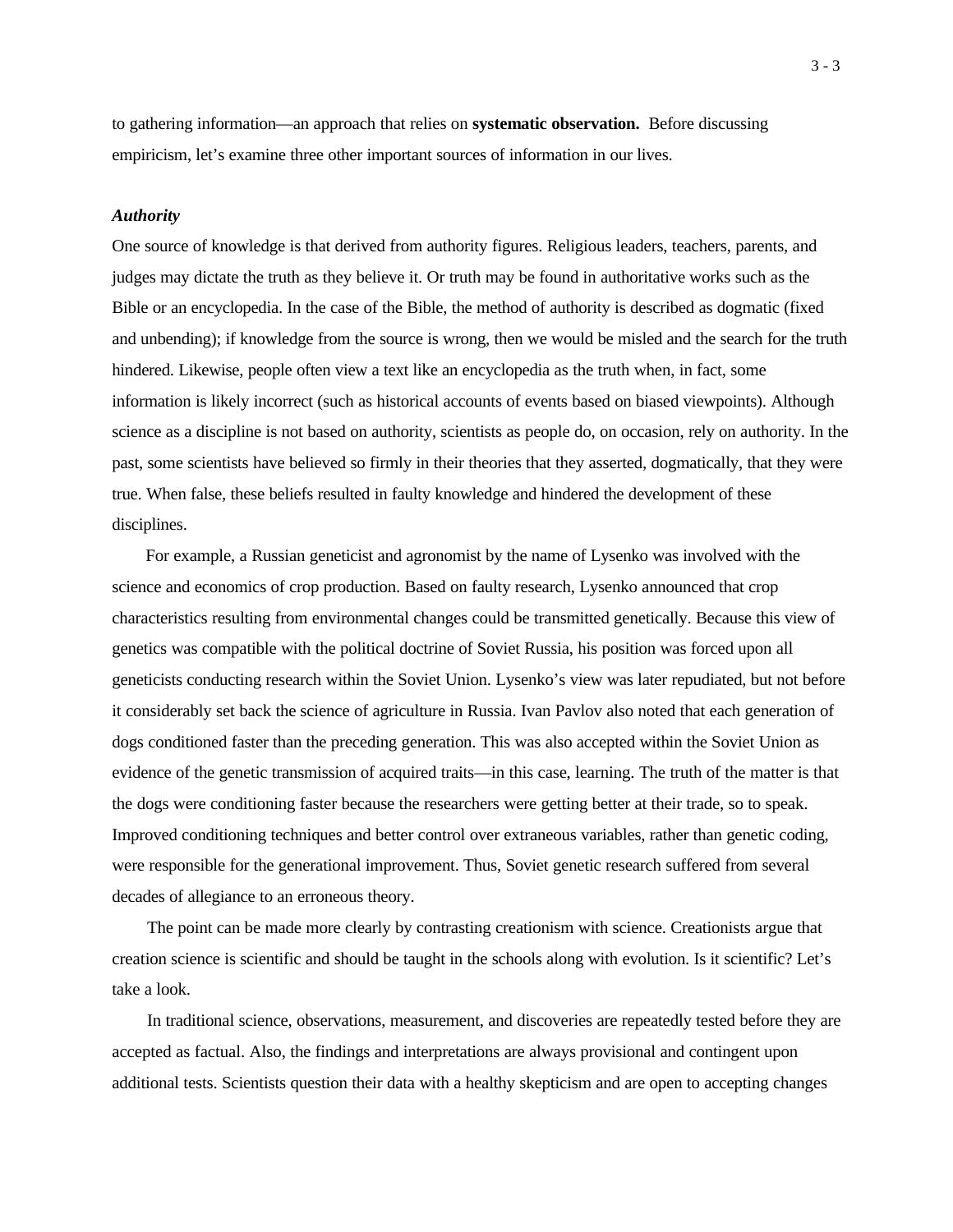in their conclusions if warranted by new evidence. They accept change; they encourage creative ideas, with the focus being on a better understanding of nature. Theories and laws that survive repeated testing are retained; those that do not are modified or discarded. For example, theories such as evolution and gravity have withstood repeated testing from many different scientific disciplines. However, even though they are accepted today, they are still undergoing further testing.

In contrast, creationism asks that we believe on faith and not focus on evidence. For creationists, appeals to authority take precedence over evidence. The conclusions of creationism are fixed and do not change when presented with findings contradictory to their tenets. From a creationist perspective, authoritative conclusions come first and then evidence is sought to support them. Obviously their procedures contrast sharply with those of traditional sciences. In science, new ideas are welcomed. They are particularly exciting when they question the validity of current conclusions and theories—especially when they increase the understanding of our world.

Our physical health, our economic health, our environmental health, and future benefits to humankind depend on our scientific progress. They depend on enhancing our understanding of the world in which we live. To date, science has an excellent track record in approaching these ends.

Another point should be made regarding creationism. Many creationists spend time trying to discredit the theory of evolution. Their argument is essentially that evolution theory is wrong (despite the powerful evidence in its favor). They then draw the improper conclusion that because evolution is wrong, creationism must be right.

## *Personal Experience*

Some individuals (such as writers and artists) have insights derived from experiences and observations unique to them. They attempt to communicate their insights and intuitions to others through writing and works of art. They try to communicate, through their work, general truths with which those familiar with their work can identify. To illustrate, who has read Shakespeare's *As You Like It* and failed to respond to the lines, "All the world's a stage, and all the men and women merely players. They have their exits and their entrances; and one man in his time plays many parts"? Though not all of us make our personal insights public, it is certainly true that much of our own knowledge is based on our own experiences. However, we must be careful. Our own experiences can lead to faulty beliefs. For example, you may have an unpleasant experience with a member of an ethnic minority group and conclude that all individuals of that ethnic background have similar flaws. Such overgeneralization is common and can result in faulty beliefs (in this case, prejudice).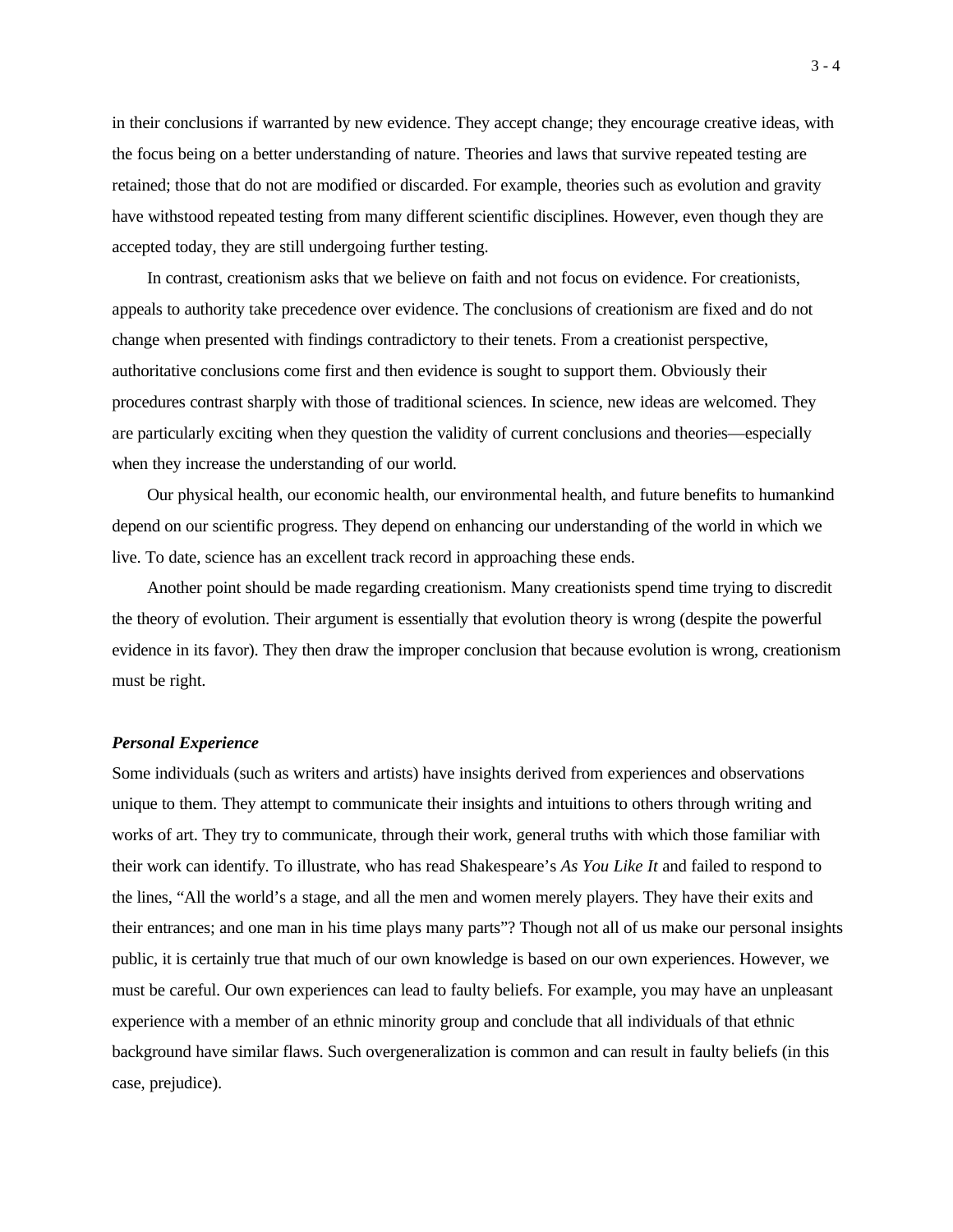### *Rationalism*

In wearing the hat of **rationalism,** we emphasize reasoning and logic rather than experience. Reasoning and logic can be very powerful methods in the search for knowledge and understanding. They play an important role in the formation of theories and the formation of hypotheses to test those theories. For example, a theory of depression proposes that it is related to below-normal activity of a particular brain chemical called serotonin. Reasoning and logic would therefore suggest that a drug that increases serotonin activity might be an effective antidepressant. We now have a hypothesis for an experiment. (In fact, many antidepressant drugs currently on the market, including Paxil, Prozac, and Zoloft, increase the activity of serotonin in the brain.)

Although rationalism can be useful in the advancement of knowledge, it has drawbacks when used in isolation as the only approach. With rationalism, propositions are not empirically tested, but are accepted as self evident. Thus, if we accept the proposition that males have better math skills than females, it follows that an engineering firm should give preference to hiring male rather than female job applicants. Although the conclusion may be logical, the original proposition may not be based on empirical evidence and may, in fact, be incorrect. The rational approach will often deny the relevance of observation and experience in a search for universal truths, pointing out that our senses are faulty and incomplete.

#### *Empiricism*

Unlike rationalism, which tends to seek universal truths, the goals of **empiricism** are more modest. The empiricist stresses the importance of observation as the basis for understanding our past and present and predicting the future. Reasoning, personal experience, and authority are not enough for the empiricist. For empiricists, experiencing events through stimulation of our senses (seeing, hearing, touching) is required. Recognizing the fallibility of experience, the empiricist does not search for universal or absolute truth. Statistics and probability, which are tools for dealing with uncertainty, are key weapons in the arsenal of the scientist.

All four approaches to knowledge are important, and we use them all. Scientists emphasize the rational and empirical approaches, but also make use of authority and personal experience on occasion. Figure 3.1 summarizes the four approaches to knowing.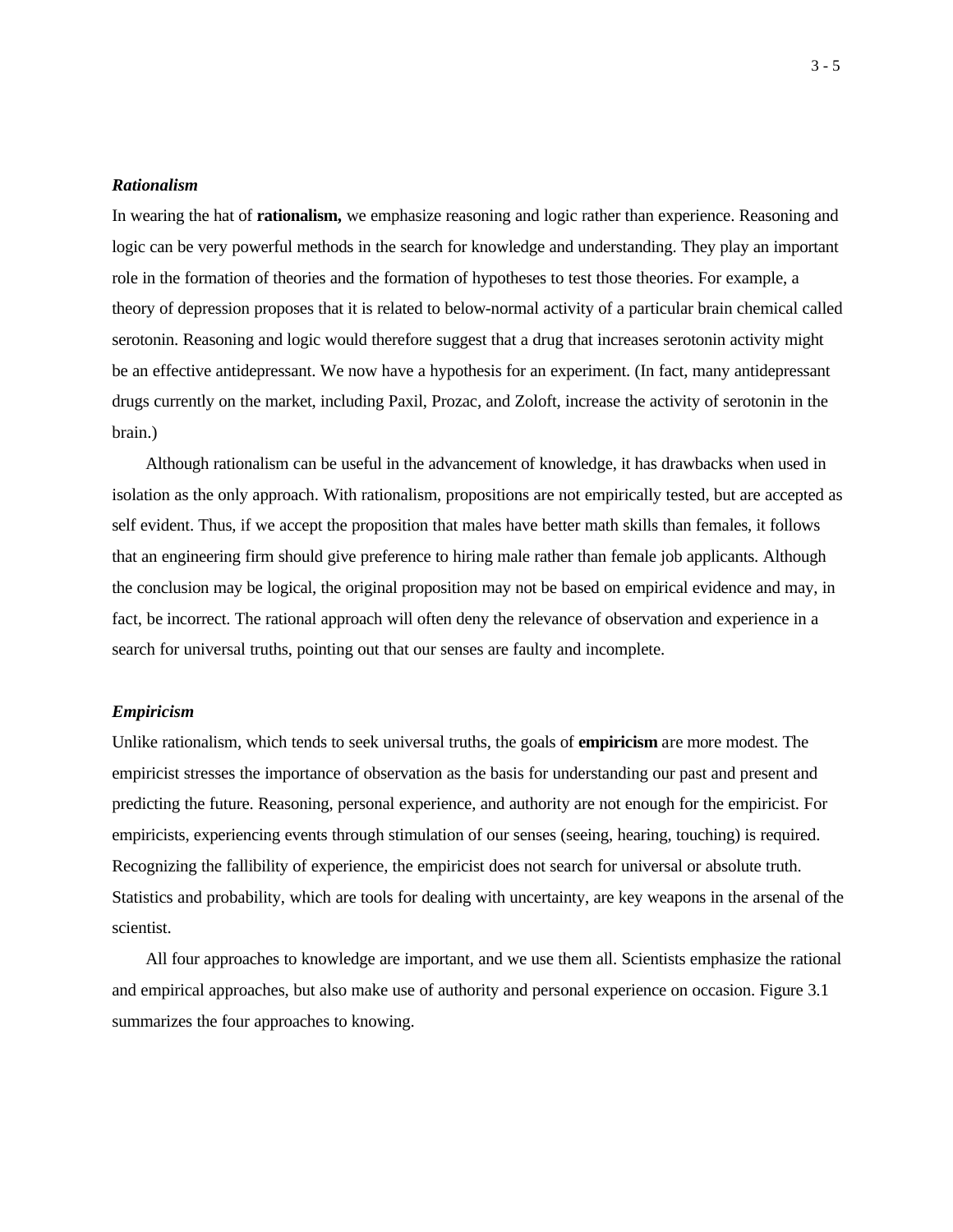

**Figure 3.1 Approaches to knowing.**

# **Defining Science**

Psychology is a science. But what is science? Most people, including scientists, find it difficult to answer this question because there is no simple, straightforward definition. We might try to break the ice by defining science as an organized body of knowledge that has been collected by use of the scientific method. We should then state what we mean by the scientific method, being careful to state the assumptions and goals fundamental to science. Therefore, to define the term *science* adequately, we must state the goals that are sought, the assumptions that are made, and the characteristics of the method.

## *Goals of Science*

Most scientists, but not all, are interested in three goals: *understanding*, *prediction,* and *control.* Of these three goals, two of them, understanding and prediction, are sought by all scientists. The third goal, control, is sought only by those scientists who can manipulate the phenomena they study. One of the most rigorous and precise disciplines in terms of prediction is astronomy, but it is unlikely that astronomers will ever acquire sufficient control over their subject matter to manipulate events.

Sometimes *description* and *explanation* are used synonymously with *understanding* when stating the goals of science. Although there is a similarity of meaning among the three concepts, there are also subtle differences. Description of things and events appears first. We must know the "what" of what we are studying. It is important to give an accurate description, identifying the factors and conditions that exist and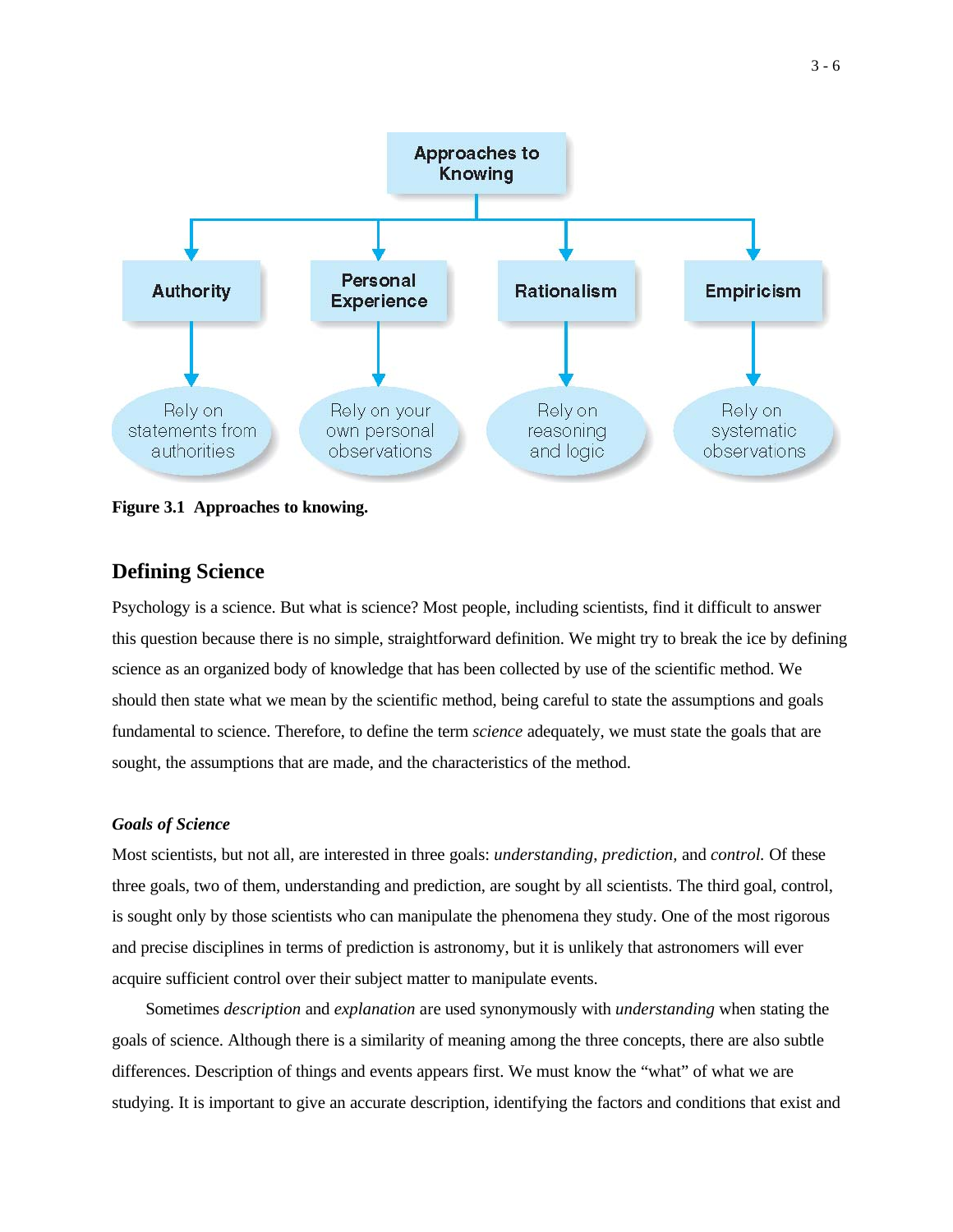also the extent to which they exist. As the description becomes more complete—as we identify more factors or conditions affecting the events we are studying—the better our understanding of the event becomes. A complete description of the event would constitute an explanation. We would then be able to state clearly and accurately the conditions under which a phenomenon occurs.

Some have argued that prediction is the ultimate goal that sciences seek. To a degree, we know that we understand (at some level) an event when we can predict the occurrence of that event. Prediction may also permit a substantial amount of control. When events can be predicted accurately, preparation in anticipation of the event can occur. However, we should be careful not to fully equate prediction with understanding. Based on past experience, we may correctly predict that some people with severe depression will evidence a remission of symptoms following electroconvulsive shock. However, we may have little understanding of why this is so.

Considerable research has taken place in countries throughout the world regarding natural disasters such as earthquakes, hurricanes, droughts, and epidemics. Imagine, in terms of human welfare, the impact of acquiring an understanding sufficient to predict these natural disasters. Timely preparation of those threatened could save lives and dramatically reduce injuries and human suffering. But the next step achieving control of the environmental conditions leading to these events—would permit us to alter the time, place, and intensity of their occurrence or prevent them altogether. The prospect of control over disordered behavior is also exciting to contemplate. When sufficient knowledge is acquired, perhaps we will be able to eliminate or reduce the symptoms of many psychological and physiological disorders, maximize a sense of well-being, enhance memory and learning, or eliminate AIDS.

Ultimately, science seeks to explain, through the development of theory, the phenomena that exist in the universe. Scientists try to arrive at general statements that link together the basic events being studied. If this is accomplished, understanding, prediction, and control follow.

### *Assumptions of Science*

All scientists make two fundamental assumptions. One is **determinism**—the assumption that all events in the universe, including behavior, are lawful or orderly. The second assumption is that this lawfulness is discoverable. Notice that the first assumption does not necessarily imply the second assumption. In other words, we can assume that behavior is lawful without presuming that we will discover this lawfulness.

To say that behavior is lawful is to say that behavior is a function of antecedent events. More loosely, we could say that there is a cause–effect relationship between the past and the present, a continuity between before and after. According to this view, behavior is orderly and lawful; individuals do not behave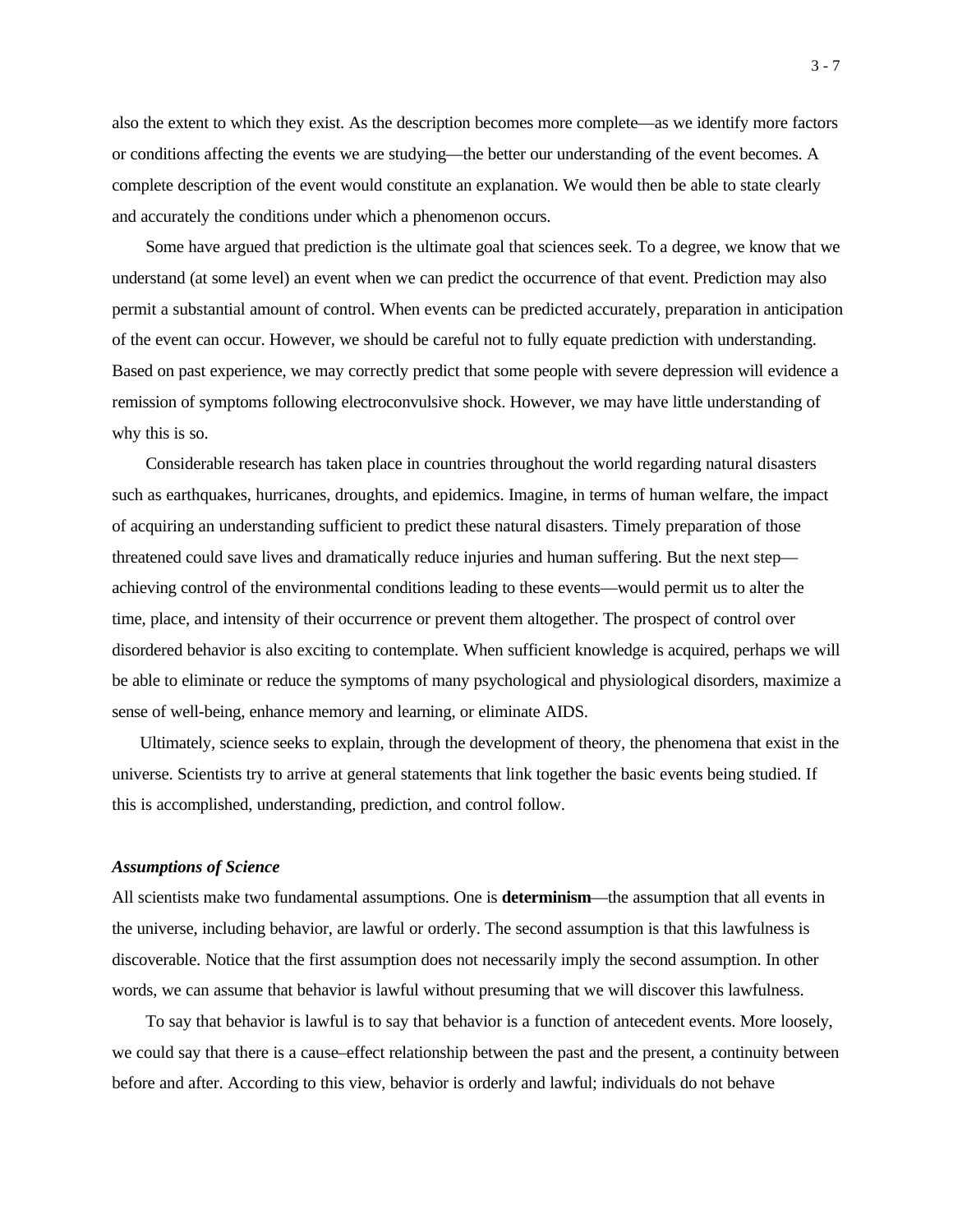randomly or capriciously. Even behavior that appears to be random is assumed to follow some underlying lawfulness.

The assumption that behavior is lawful is justified by everyday experiences. Every time we place ourselves behind the steering wheel of a car, we implicitly assume that the behavior of hundreds of other motorists on the road will be orderly. They will not suddenly veer off the road into our path, brake without cause, or try to crash into us. Similarly, when traveling by air, we assume the pilots will take a course that minimizes air turbulence and maximizes the comfort of passengers. We feel assured that they will not commit any act on a whim, such as doing loop-the-loops at 30,000 feet.

The assumption of lawfulness is very important for several reasons. One major reason is that it determines our own behavior as scientists. If we were to assume that behavior is free of causes or determiners, it would not make much sense for us to study it. By definition, if an individual's behavior is free of causes, then there is no lawfulness. There is no pattern to it, no connection with the past. It simply would not make good sense to study a phenomenon assumed to be unlawful. However, even if the assumption of lawfulness is correct, we should not be deluded into believing that it will result in precise predictions of human behavior. We must realize the enormous variability in behavior that results from the enormous number of variables that have affected a person up until a particular moment in life. These variables include genetic composition and every experience that the person has ever had. Understanding all of these variables and their complex interactions in order to make precise predictions would seem to be an unattainable goal. However, our predictions in the behavioral sciences have certainly become better over the years, and scientists believe that the trend will continue as behavioral science continues to develop.

One effort to better understand the variability in events is chaos theory—a relatively new concept that has been applied to science, including the behavioral sciences. **Chaos theory** is an attempt to understand complex, nonlinear, dynamic systems by using mathematical modeling. The theory attempts to explain the overall behavior of a system without attempting to predict detailed states at any given moment in time.

Chaos theory is often misunderstood to imply that there are systems that are not deterministic. This is not true. In fact, the theory assumes determinism but concedes that perfect predictability may not be achievable because of the immense number of variables simultaneously interacting to affect the system. Thus, you can imagine that our behavior and thoughts at this moment are determined by an immense number of natural events, including our genetic makeup, all of our past experiences, our present state of physiology, and the current environmental conditions. Although such determinism is imaginable, it is impossible to imagine a complete understanding of all these variables and their interactions that would lead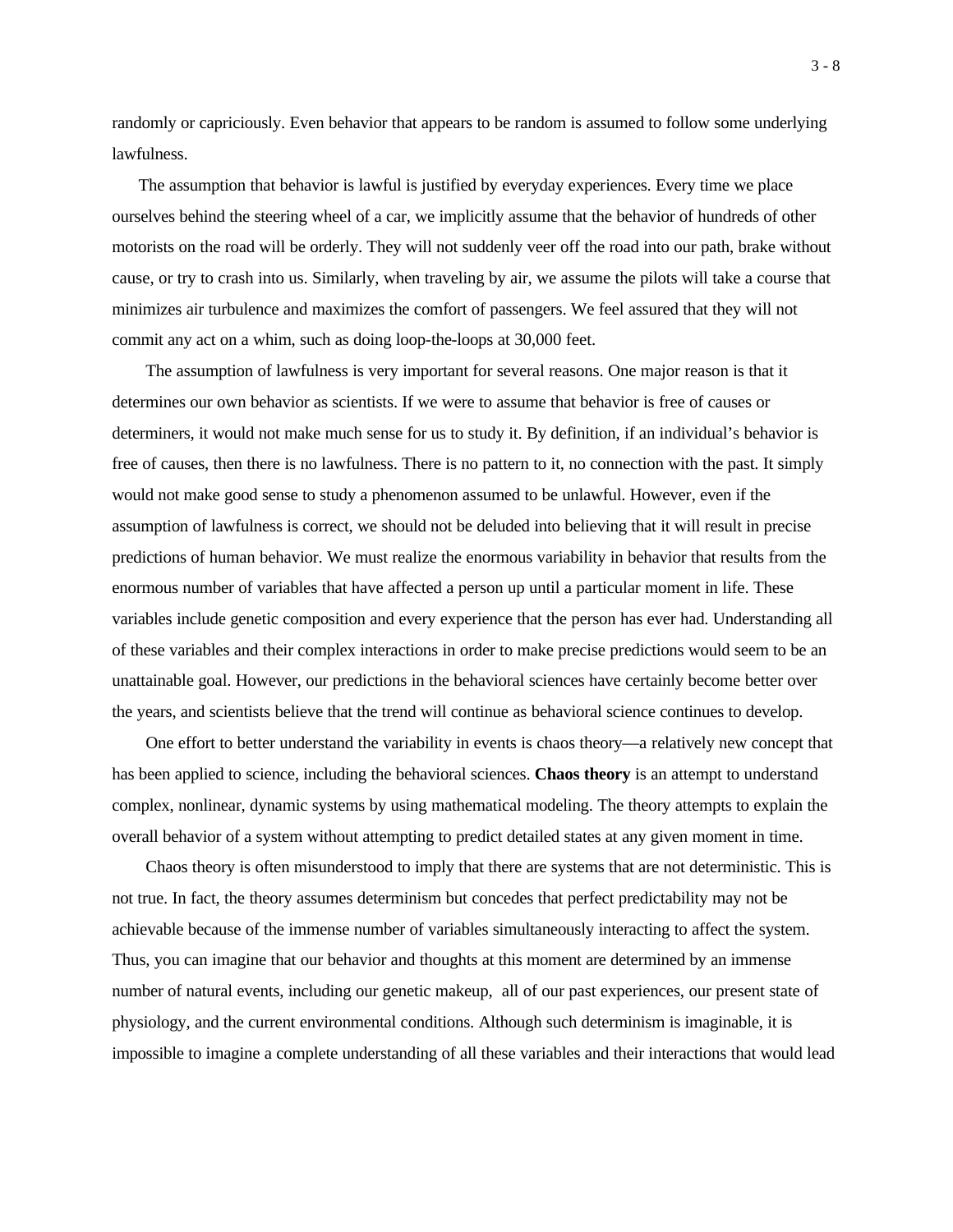us to perfect predictions of our behaviors and thoughts. However, we might note that just because something has not yet been done does not mean that it cannot be done.

It is important to note that these assumptions of science are not thought of as true or false, provable or unprovable. As scientists, we make certain assumptions to see where they take us in terms of achieving our goals. If we achieve our goals of prediction, control, and understanding, we feel more confident about the assumptions we have made. But we do not assert that we have proved determinism or that free will does not exist. These assumptions may be thought of as the rules of the games in which scientists engage. We stick by these rules as long as they prove to be useful. When no longer useful, we discard them and adopt others that promise to carry us further in our quest for understanding.

The history of science is replete with instances in which major advances occurred only when one set of assumptions was replaced by a different set. Many refer to this as a paradigm shift. To illustrate, we presently regard astronomy as one of the most accurate sciences. However, a few centuries ago, astronomy was in chaos. Astronomers labored under the assumption that the sun revolves around the earth (Ptolemy). Even though this assumption nicely corresponded with everyday experiences (the sun *does* look as if it revolves around the earth; the earth *does not* appear to be moving), little progress was made in astronomy until it was discarded. Many conflicting observations simply could not be resolved within the Ptolemaic framework. Ironically, astronomy emerged as a vibrant science only when it adopted an assumption that ran counter to casual observation. Copernicus posed the startling hypothesis that the earth revolves around the sun. Only with this assumption did many confusing observations about the behavior of the stars and the planets become coherent. The Copernican assumption ultimately prevailed because it proved more useful in predicting and understanding celestial events.

## *The Scientific Method*

Dreams are a fascinating topic in behavioral science. Some believe, as Sigmund Freud did, that dreams are highly meaningful and full of symbolism that requires interpretation. Others believe that dreams are simply a physiological by-product of the physiological activity of the brain during stage REM sleep. Because of the strong visual content of most dreams, scientists long suspected that the visual centers in the brain would be activated during human dreaming. However, there was no practical method for such localized recording of human brain activity while a person was in a dream state. Thus, the state of technology precluded an answer to the scientific question. However, in more recent years, with the advent of PET scans and functional MRIs, scientists have been able to demonstrate the activity in the visual centers of the brain during dream sleep.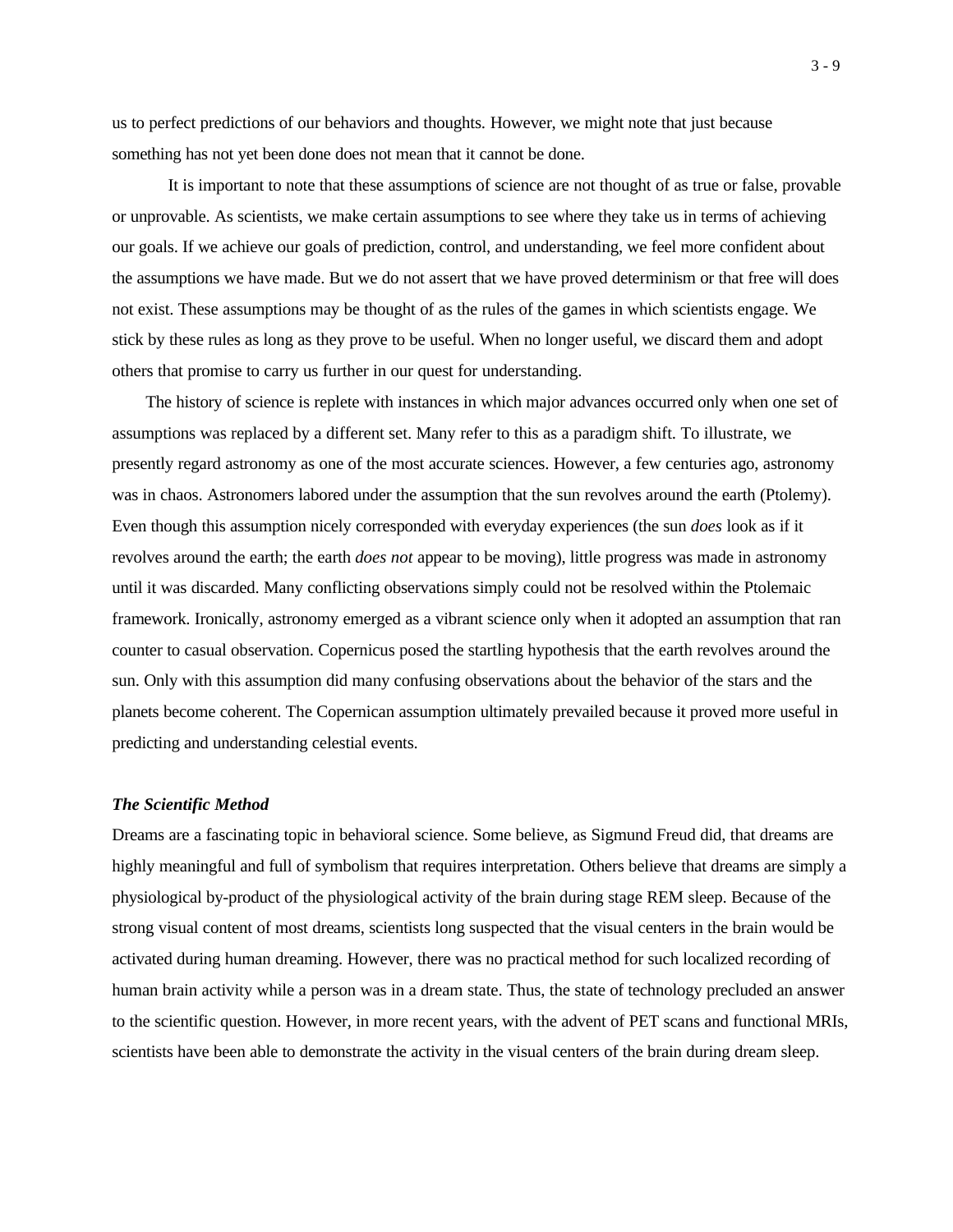Unanswerable questions of yesterday are the facts of today, and the unanswerable questions of today will be the facts of the future.

There are a couple of lessons to be learned from this example. Not all events are subject to scientific inquiry. Some are inaccessible because of technological limitations, as was the case with brain activity during dreaming. Others are inaccessible because there is no **empirical referent** to the presumed event (such as ghosts or evil spirits). By *empirical* we mean that it is capable of being experienced—that the event will stimulate one or more of our many senses. We must be able to feel it, taste it, see it, smell it, or hear it, or we must be able to sense a record it makes. In other words, an event must be observable or measurable, either directly or indirectly. For example, no one has seen a subatomic particle, but some scientists have seen and measured a trace it leaves on a photographic plate. No one has ever seen gravity, but its effects are observable and measurable all around us. Similarly, in psychology the construct of learning is never observed directly, but is measured in terms of its effects on some aspect of behavior.

To say that an event must have an empirical referent implies that the event is a public one, not a private one. It also implies that the observations are objective and not subjective. As noted, there are events that cannot be studied because they do not have an empirical referent. For example, the question "Is there a God?" cannot be answered scientifically. The subject matter is not empirical and therefore cannot be subjected to scientific study. Questions such as this require faith on the part of the believer, and this faith is derived from authority figures and related authoritative texts (such as clergy or the Bible) . However, a related question can be asked that would allow us to study religious beliefs. We could ask, "What are the effects of religious beliefs on behavior?" We could study these effects scientifically because the presence or absence of religious beliefs in a person can be determined empirically (through verbal reports or questionnaires, for example), and the effects of these beliefs on behavior can also be determined. Both the beliefs and the behavior are directly or indirectly measurable. They are empirical events.

In addition to the requirement that events must be observable, science also requires that observations be *repeatable* and that science itself be *self-correcting*. The requirement that observations must be repeatable permits one investigator to verify the work of another. Insisting on repeatability allows the self-correcting feature, another essential requirement for science, to operate. The scientific method is perhaps the only one that has a built-in self-correcting procedure. Because events are empirical and repeatable, research conducted in one place can generally be repeated in any other part of the world to either confirm or cast doubt on the reliability of published findings.

Students are sometimes distressed to learn that an event must be repeatable if it is to be studied scientifically. What about unique events? Aren't they as important, and shouldn't they be studied? My birth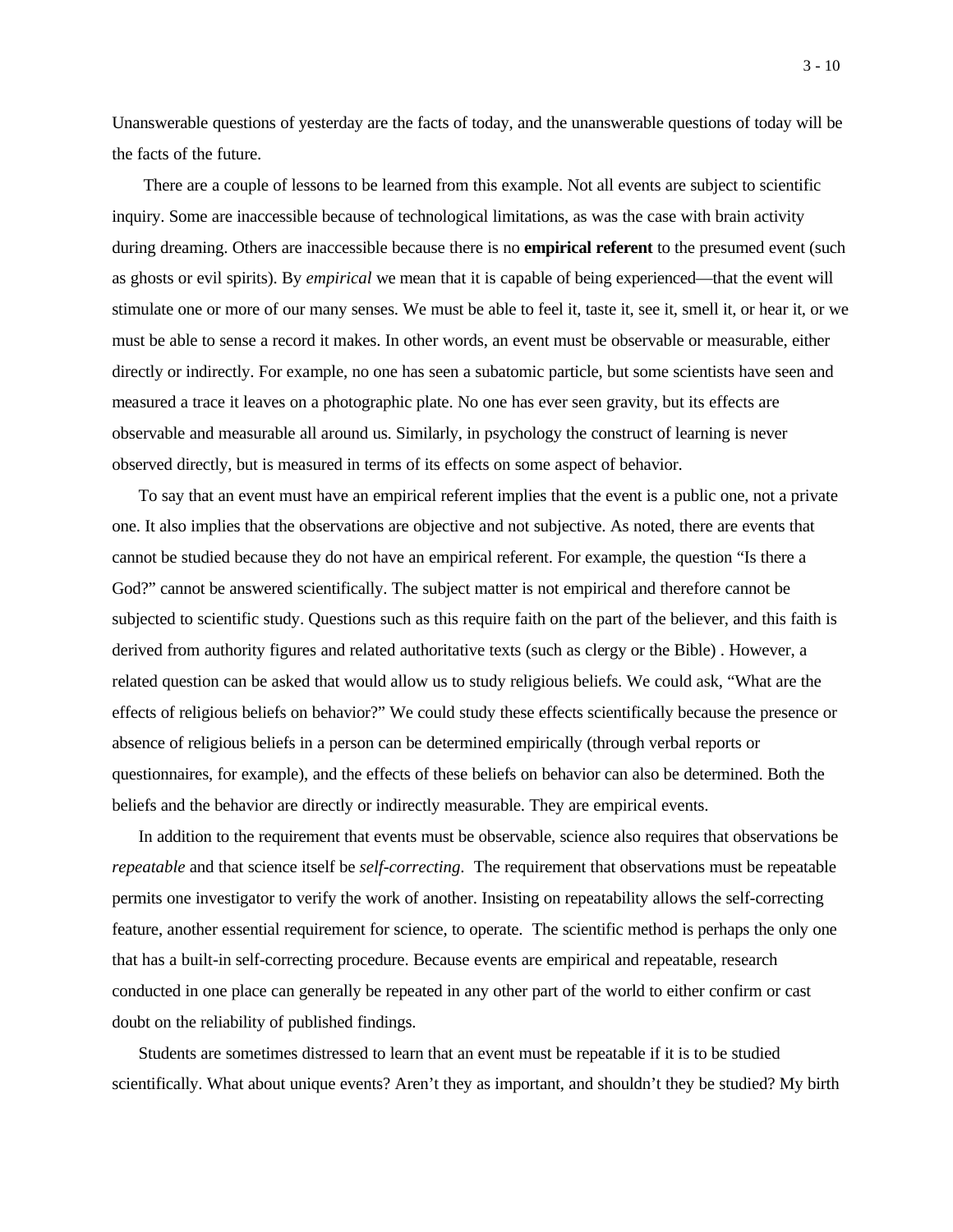is unique! My death will be unique! As a person, I am unique! Indeed, all people are unique and important. How can scientists ignore these unique events?

In a word, they do not*.* Scientists are well aware of the problem. The solution is to deal with classes of events. Although your birth is unique, births in general are not. The same is usually true for other unique events. We study the class of events—births, deaths, personality, and so on—and then bring our understanding to bear on particular events. On occasion, however, some important events (such as particular alignments of planets in the solar system) may occur so infrequently that we cannot study a class of these events. There is no happy solution to this problem. Often the best that we can do is to have multiple observers on the scene at the time of occurrence. Although the event itself may not be repeatable, a number of observations can be made independently and the results compared. Fortunately, the rare, important event does not appear with sufficient frequency to pose a serious problem for science.

### *Distinguishing Observation From Inference*

Of the many activities that scientists undertake, two of the most important are making accurate observations of the phenomena under study and drawing inferences from these observations. The activity of drawing inferences includes such things as providing interpretations of the data, explaining the data, theorizing or guessing about the underlying processes responsible for the observations, and creating new concepts to explain the observations. Although both observation and inference are important, the first, accurate observation, is critical. Our scientific enterprise begins here. The usefulness or goodness of our interpretation depends on the accuracy of our observations. As we will see in the following chapters, many factors can affect our observations. However, even though we may begin with accurate observations, it does not follow automatically that our interpretations will be correct. They may still be wrong. In other words, the observations that we record may occur for reasons other than the ones we give.

It is important that we distinguish between observing an event and making inferences based on those observations. As the following anecdotes illustrate, the observations may be objective and repeatable, but the inferences can be wrong.

This story, a humorous example of faulty inference or logic, has appeared in many guises. Imagine, if you will, a well-trained cockroach capable of responding to verbal commands. Whenever the trainer said "Jump!" the cockroach immediately did so. A researcher became interested in the behavior of the cockroach and decided to study the jumping behavior. After a few observation sessions, he pulled a leg off the cockroach and gave the command "Jump!" Again the roach jumped. The process of systematically removing legs continued until all legs were removed. Again the researcher gave the command "Jump!" but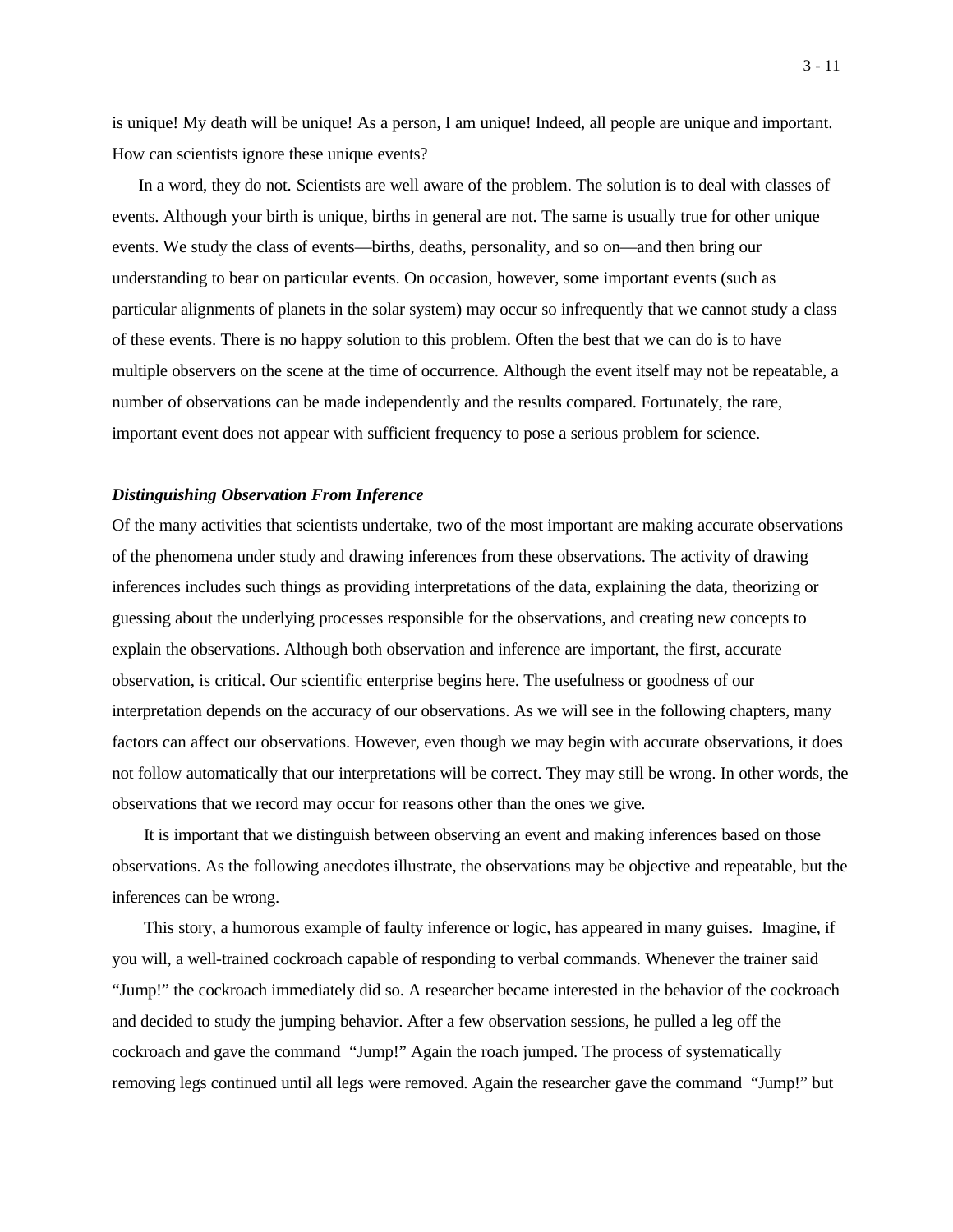the roach did not move. The results were written up in an experimental report with the conclusion, "When a cockroach loses all of its legs, it becomes completely deaf."

Consider another humorous example of faulty logic. Imagine a young woman born and raised in a small, isolated community without any form of outside communication. One day, she hears of the wonders of other places and decides to visit them. She travels to one of our large cosmopolitan cities. The sights and sounds of the city fascinate her, but the most fascinating of all are her experiences interacting with people in the ethnic parts of the city. She notes that some people speak very smooth and fluent English, but others have strong accents. She also accurately observes that it is usually the much older members of the community who have these accents. After thinking about this observation for a while, our visitor concludes, "As people grow older, they develop accents."

## *Systematic Nature of Science*

We have noted three major characteristics of the scientific method (empirical referent, repeatability, self-correcting). Another important characteristic distinguishes knowledge gained using the scientific method from that gained through our daily experiences. Science is *systematic.* For example, in psychology, whether scientists or laypeople, we all have some familiarity with the subject matter. We spend major portions of each day of our lives interacting with others, observing others, evaluating people, and considering our own behavior. Everyone has learned something about human behavior without studying it scientifically. Also, philosophers, poets, and literary people often have insights into behavior that exceed those of psychologists. Based on our daily experiences, we arrive at many conclusions. Unfortunately, not all of our conclusions derived from daily experiences are accurate. Many, in fact, are false. To avoid arriving at conclusions that appear intuitively correct but are in fact false, we need a systematic approach to the study of behavior. A systematic approach allows us to collect data under clearly specified and controlled conditions that can be repeated, measured, and evaluated. Considerable emphasis is placed on evaluating and ruling out alternative explanations (hypotheses) for the phenomena being studied. In addition, a special effort is made to identify relations among phenomena. Much of this book is devoted to teaching you how to perform these activities.

#### *Inductive and Deductive Research Strategies*

The systematic nature of science involves the use of both inductive and deductive research strategies. **Inductive reasoning** involves the formulation of a general principle or theory based on a set of specific observations. Conversely, **deductive reasoning** involves the formulation of specific observational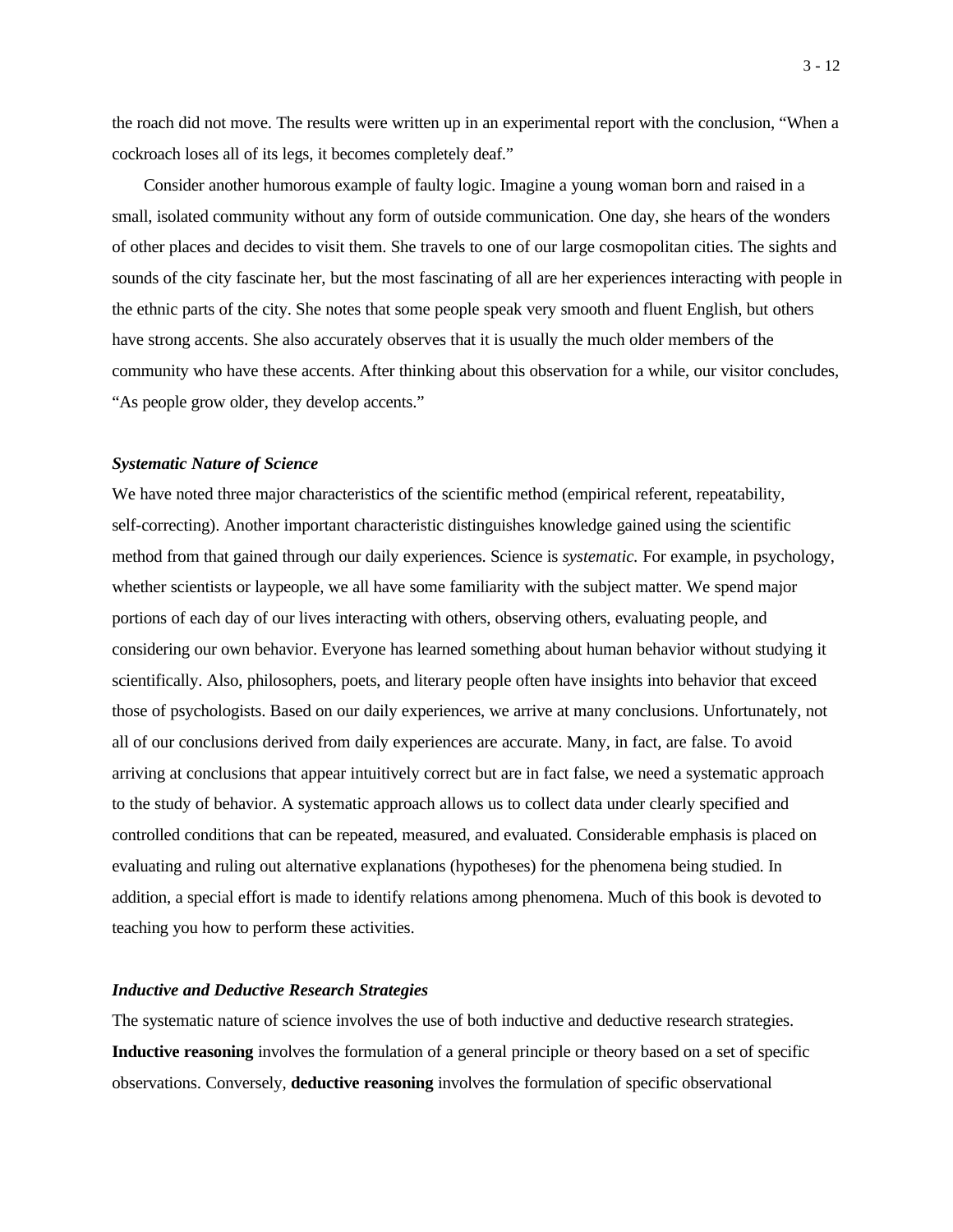predictions based on a general principle or theory. Figure 3.2 depicts the direction of reasoning. Notice that with inductive reasoning, multiple observations lead to one theory. With deductive reasoning, one theory leads to multiple predictions.



# **Inductive and Deductive Research Strategies**

**Figure 3.2 The direction of reasoning for inductive and deductive research strategies.**

As an example, let's consider the dopamine hypothesis for schizophrenia. Schizophrenia is a serious mental disorder that may include symptoms such as unreal thoughts, hallucinations, emotional disturbance, and social withdrawal. As you might imagine, one of the first "theories" of the disorder involved possession by evil spirits. During the mid-20th century, a few French psychiatrists administered a new drug for anesthesia (later called chlorpromazine) to a group of mental patients. The schizophrenic patients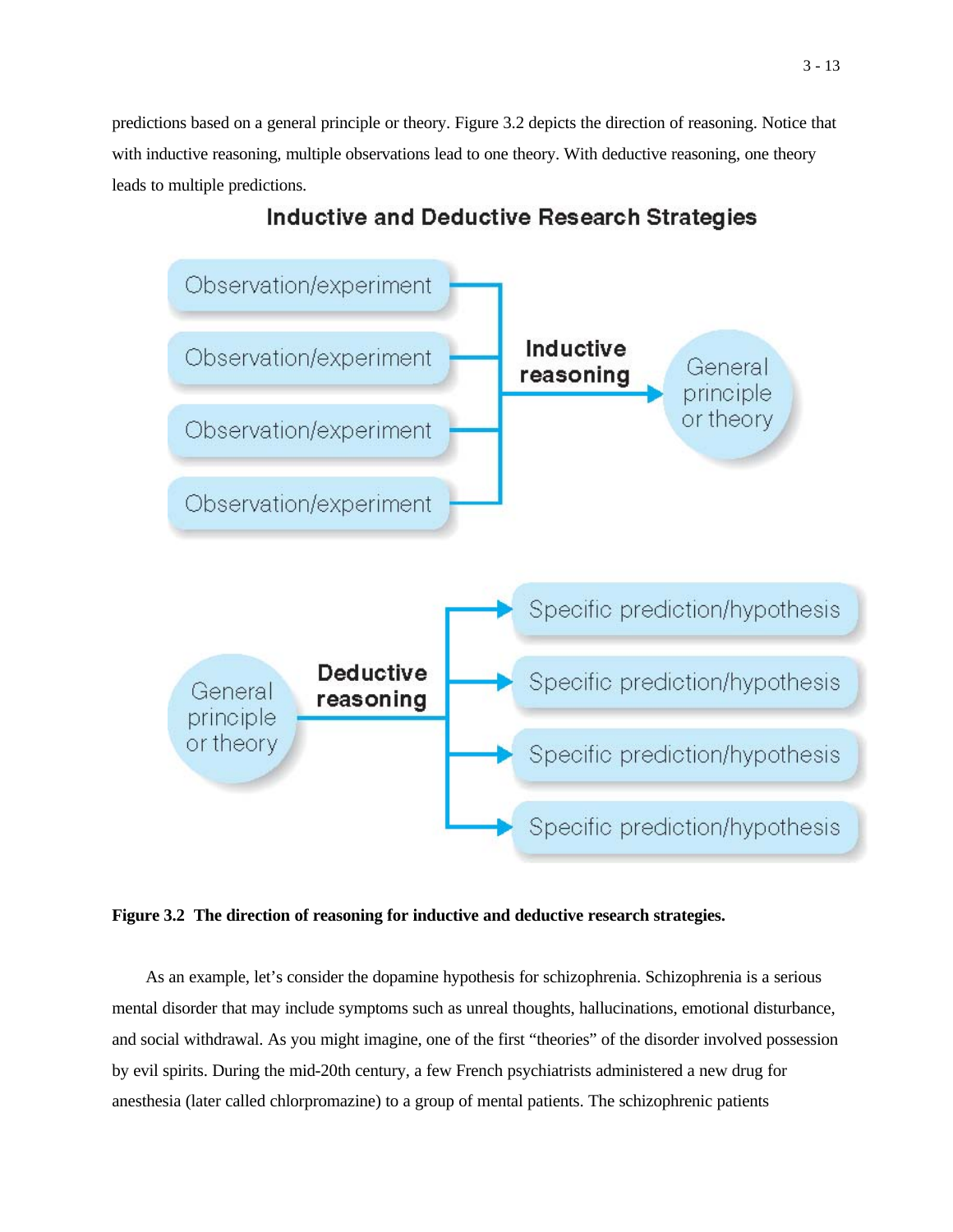improved. Other drugs such as amphetamines and cocaine were observed to increase the severity of the symptoms. Animal research showed that chlorpromazine reduced the activity of a certain chemical in the brain (dopamine) and that amphetamines and cocaine increased the activity of dopamine in the brain. Through inductive reasoning, these specific observations, along with others, led to the dopamine hypothesis of schizophrenia. Through deductive reasoning, the theory then predicted that certain other drugs that reduce dopamine activity should be helpful in treating schizophrenia. Many of these drugs have been tested and are now in use.

### *Role of Theory in Science*

So far in this chapter, we have used the term *theory* several times. As we noted, development of theory is one important method we use for making understandable the subject matter that we are studying. Although everyone agrees that theories are important, the question "What is a theory?" is difficult to answer. There is often disagreement about the meaning of the term, and much has been written on the topic. However, some agreement does exist. A **theory** is a system of ideas or a set of principles, often dealing with mechanisms or underlying reasons for behavior that help us organize and assimilate the empirical relationships (observations) that we discover. This is an important function because without theory to aid us in organizing our observations, we would soon be overwhelmed by the accumulation of huge numbers of isolated facts.

Theories are evaluated through research. There is an interplay between theory and research in that theories guide research and the research findings are then used to revise or modify the theory. The worth of a theory is determined by how well it accounts for the observed relationships, its precision in making predictions, its parsimony (accounting for the largest number of observations with the fewest number of principles), and its internal consistency. Theories, when tested, are not judged to be true or false, proven or unproven. Instead, we describe them as being supported or unsupported, confirmed or unconfirmed.

When testing theories, scientists must guard against confirmation bias. To illustrate confirmation bias, consider the following exercise. We are going to provide you with a series of three numbers. It is your task to discover the rule by which we generated the three numbers. You are to do this in as few trials as possible. We will now give you some numbers generated by our rule—that is, an example of our rule—the series 2, 4, 6. Please generate a further series using what you think our rule is. We will say "yes" if your series agrees with our rule and "no" if it does not. Tell us when you think you know the rule. Begin.

If you behave as most people do, you will say something similar to "8, 10, 12." Our answer is "yes." You may then say "7, 9, 11," and again our answer is "yes." Perhaps you will attempt one more series,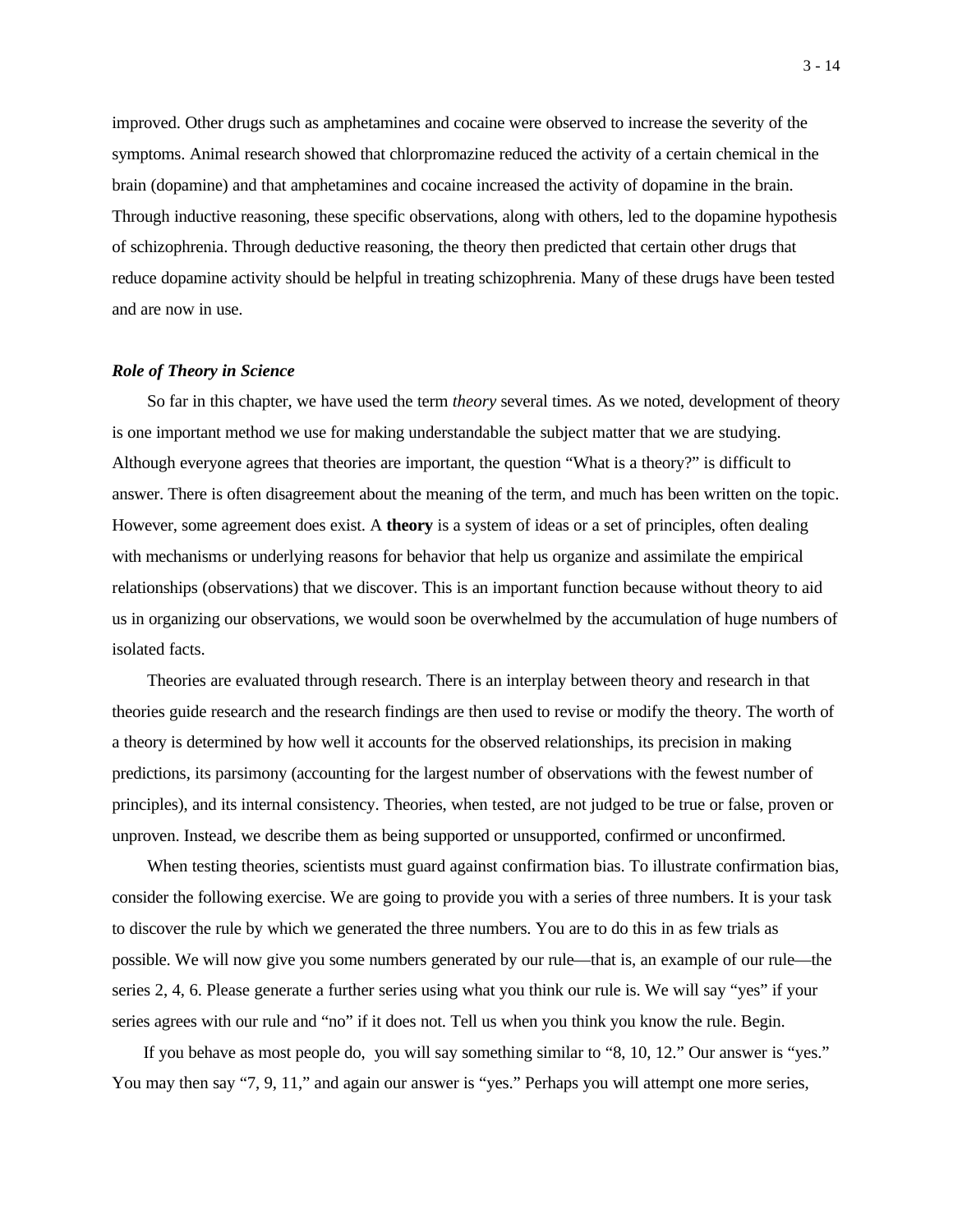such as "14, 16, 18," before you state the rule. Most likely, you have concluded that the rule is "numbers increasing by twos."If so, you are incorrect! You could go on indefinitely generating numbers increasing by twos and never discover that your hypothesis of "two" was incorrect! If you followed a procedure similar to the one described, you were illustrating confirmation bias. You were repeatedly attempting to confirm your hypothesis of "increasing by twos" rather than disconfirming (falsifying, or proving it wrong) it by considering alternative rules. In each case, you gave examples increasing by twos. Thus, **confirmation bias** is a general tendency to emphasize positive confirming outcomes rather than negative or disconfirming ones.

What if your second reply had been "5, 8, 11" and we responded "yes"? At this point, you would have disconfirmed the rule "increasing by twos." You still wouldn't know the rule, but you would have eliminated one hypothesis. Perhaps your next thought is that the rule is "equal intervals between numbers." If you now try 5, 10, 15, you would again receive a "yes," indicating that the series is compatible with our rule, but you would again be illustrating confirmation bias. To test the "equal interval" hypothesis would require that you try to disconfirm (falsify) it by testing "not equal intervals" such as 5, 8, 15. If we say "no," then your hypothesis of equal intervals may be correct. If we say "yes," then you know immediately that it is incorrect, and you go on to another hypothesis, such as "any series of three increasing numbers." The point is that the fastest way to test this hypothesis (identify a false theory) is to try to disconfirm it. To disconfirm the hypothesis, a series of three decreasing numbers might be chosen, such as 8, 5, 2. We would give you a "no," because 8, 5, 2 is not compatible with our rule. This information suggests that your last hypothesis of "three increasing numbers" may be correct. In fact, this was the rule that we wanted you to try to discover.

This example illustrates an important point. We can now return to some points made earlier. Any number of theories or hypotheses can be supported, even if incorrect, by a continuing run of positive instances (successful predictions). You could have continued using inductive reasoning and generalizing the "twos" hypothesis endlessly, thinking it was correct. This strategy is often used by scientists, but as our illustration shows, it has shortcomings of which we should be aware. We can never establish that a theory is correct with this strategy. As the number of positive instances increase (instances of support or confirmation), so does our confidence in the theory. But sometimes this confidence is misplaced.

### *Summary of the Scientific Method*

Let's summarize the characteristics of the scientific method. As we have seen, science cannot be defined simply. An adequate definition requires a statement of the assumptions, goals, and methods. Table 3.1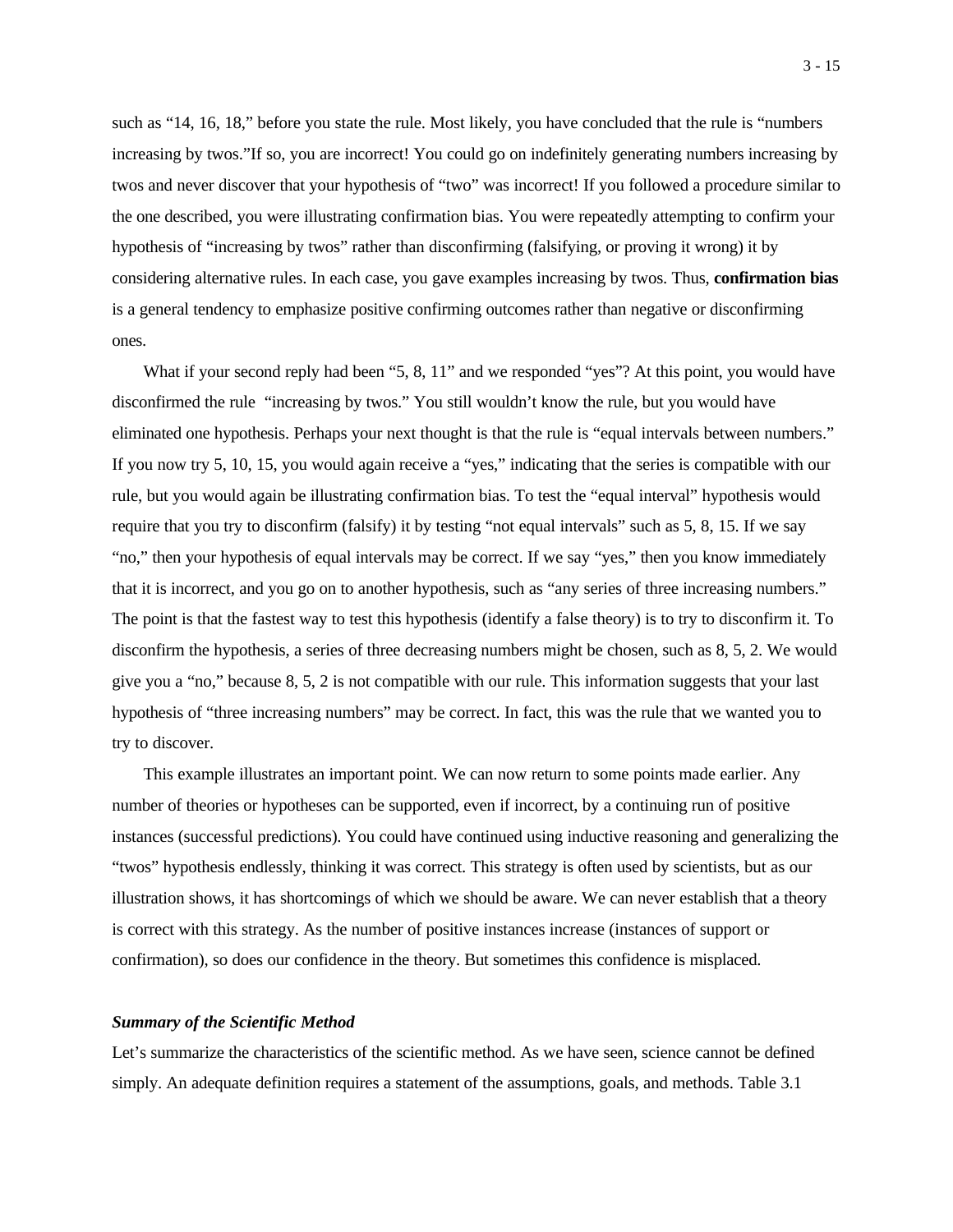provides a summary that many, but not all, scientists would agree with. The box "Thinking Critically About Everyday Information" provides an exciting "scientific" claim from the Internet.

| Table 3.1                         | <b>Characteristics of Science</b> |                                                                                                                                                                                         |
|-----------------------------------|-----------------------------------|-----------------------------------------------------------------------------------------------------------------------------------------------------------------------------------------|
| <b>Assumptions of Science</b>     |                                   | The universe (for psychologists, behavior) is lawful<br>or orderly<br>The lawfulness is discoverable                                                                                    |
| <b>Goals of Science</b>           |                                   | Prediction of events in nature<br>Control of events in nature<br>Understanding of events in nature                                                                                      |
| <b>Characteristics of Methods</b> |                                   | Empirical referents (objective, observable, public events)<br>Deals with repeatable events<br>Self-correcting<br>Systematic study<br>Tentative and falsifiable (no appeal to authority) |

## **Thinking Critically About Everyday Information: Human Sex Pheromones**

A recent search on the Internet using the search word "pheromone" found this site. The Web site included the following statements: "Science Has Finally Done It! A men's cologne that contains genuine human sex pheromones. Scientifically designed, tested and proven to Attract Women Like Magic! Now YOU can be more popular with women than you ever thought possible!" "Improve your sex appeal 1000% for less than the cost of a good meal! How much is it worth to attract beautiful, sexy women? If you don't try something new – this year won't be any better than last year." "The powerful effects of sex pheromones have been well substantiated. You may have seen stories about human pheromones on 20/20, Dateline NBC, Hard Copy, or many other television programs. Newspapers from coast to coast, medical journals, and many different magazines have featured stories about the amazing discovery of pheromones."

Wow! That sounds pretty impressive, and it seems to be based on science. Are you convinced? We hope not. We hope that you look at such information with a skeptical eye. Consider the following questions:

- What clues should make you skeptical?
- What "sources of knowing" are used to make the claim?
- How many citations for scientific studies are included?
- How many scientific studies are described?
- How do you believe that they calculated the statistic that your sex appeal will improve 1000%? Empirical data?

Pheromones are chemicals that are released by one animal and detected by another animal. Research shows that pheromones can be a very potent method of communication in many animal species. Human research also supports the existence of pheromones and the vomeronasal organ that detects them. However, no quality studies support the claims made in the preceding advertisement. Much of the research suffers from inadequate research designs that do not account for placebo effects and self-fulfilling prophecies. These issues and the research techniques to control for them are discussed in Chapters 8 and 9. So, let us return to the concepts of the chapter to become more critical consumers of information.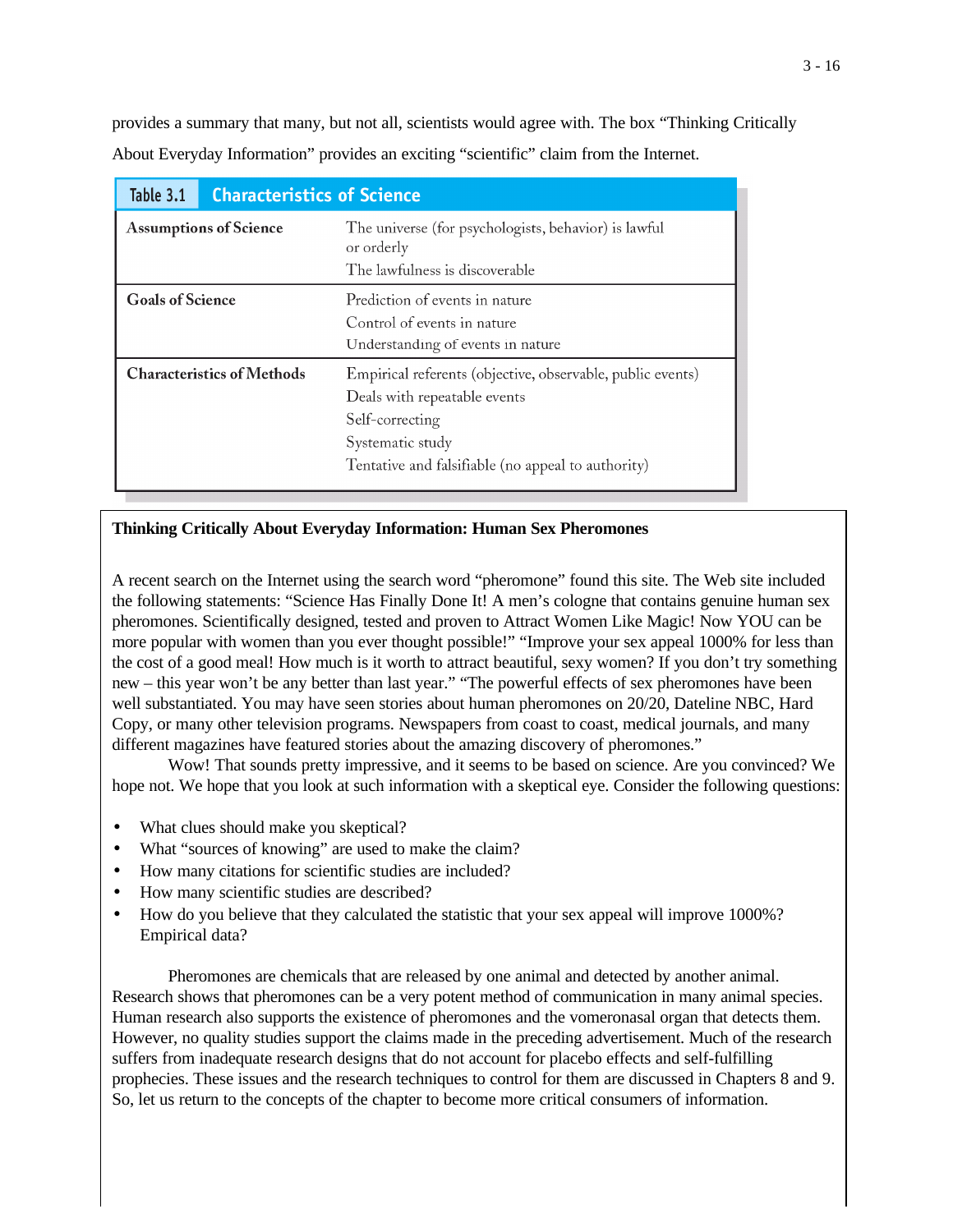#### SOURCE: http://androsterone-pheromone-concentrate.com/

## *Comparisons of Science and Nonscience*

One approach to understanding science is to compare it with knowledge that is not based on science. People differ in their views regarding the origins of life on earth. As introduced earlier in this chapter, one set of views has been termed *creationism* or *creation science*; approximately one-third of college students endorse this view. Although some details differ (depending on whether or not one interprets the Bible literally), the basic tenets of this "theory" include the notions that a supernatural force (a God) created the earth and this God is responsible for designing the diversity of life forms on it. Let's examine this "theory" in terms of some of the principles outlined above.

As noted above, one of the hallmarks of scientific theory is that it makes predictions that can be empirically tested. The notion that God created the earth and the life forms on it is not a testable theory. What predictions follow from the theory? How could one make observations in an attempt to falsify the theory? Rather, creationism is not a science but a matter of faith that relies primarily on authority as the source of knowledge.

This debate has been prominent in deciding what is appropriate to teach in public schools. In several instances, the courts have had to intervene and determine whether creationism is a valid scientific theory. For example, in *McLean v. Arkansas Board of Education* (1982), the court determined that "creation science" is not in fact a science and struck down an Arkansas statute that mandated a balanced treatment of "creationscience" and "evolution-science" in the public schools.

A national Harris Poll in 2000 showed that approximately 40% of adults believed in astrology (about the same percentage believed in ghosts). The distinction between astronomy and astrology provides another comparison of science and nonscience. Astronomy is the scientific study of the natural forces that explain planetary phenomena. Astrology is the study of how planetary objects and their alignments affect the behavior of people and the occurrence of events on earth. Theories in astronomy make precise predictions that are testable; theories in astrology typically explain events after the fact or make predictions that are so vague they are not testable. What is very misleading is the current trend by some to label astrology a science. Astrology is not made scientific by its recent use of some principles of astronomy (to better understand alignments) and statistical analyses. There is no scientific evidence to support the basic principles of astrology.

## *Common Sense and Science*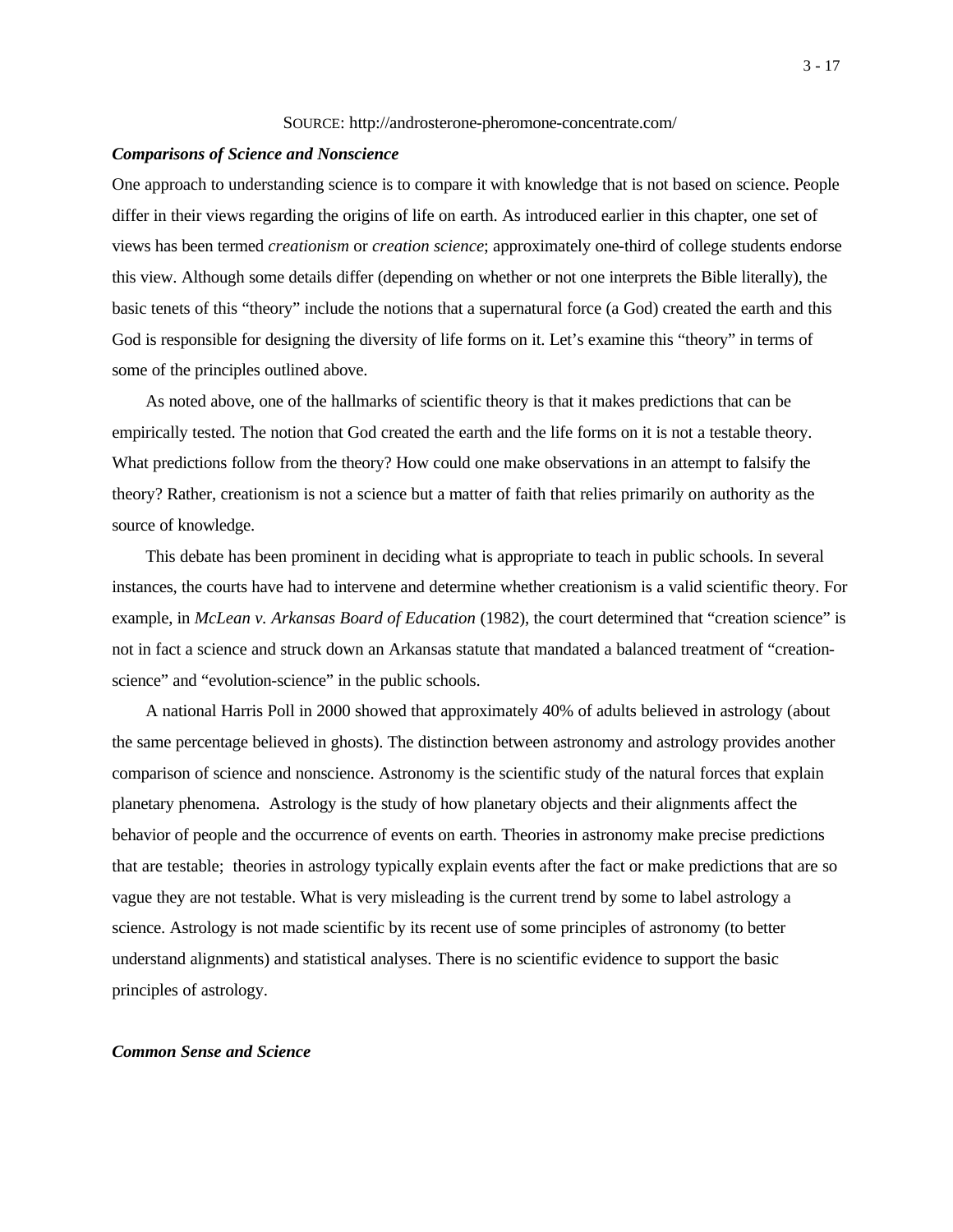When it comes to human behavior, some have argued that common sense produces the same conclusions that psychological research does. Implied in this comment is that scientific research is a waste of time and effort because common sense would provide the same answers. What is meant by common sense? It is usually taken to mean the accumulation of knowledge through our experiences that allows us to develop generalizations (statements, conclusions, hypotheses) about the world in which we live. These generalizations simplify complex situations by drawing conclusions that are absolute—that is, without qualifications.

It is not unusual for the conclusions of common sense to agree with the findings of science, but the two may also conflict. As already noted, principles derived with the methods of science are based upon careful, systematic observation of empirical events, often in controlled settings. The observations are then evaluated carefully and communicated precisely to others, who can then undertake further evaluation. Usually, the principle (generalization, conclusion) derived from this research predicts behavior consistently. If it does not, further research is undertaken and additional principles are derived. Often the derived principles are stated in a qualified form, such as "Given these conditions, then this behavior is expected to occur." This is not the case with common sense, particularly as found in proverbs of generalized "truths." Proverbs based on common sense often conflict with each other. For example, the proverb "Look before you leap" is contradicted by the proverb "He who hesitates is lost." Yet, given the proper set of circumstances (unspecified by the proverb), both proverbs may be correct. Further examples abound. "Two heads are better than one" is not consistent with "Too many cooks spoil the broth." Is it true that "Absence makes the heart grow fonder," or is it the case that "Out of sight, out of mind"? How often have you heard that you are "Never too old to learn" and also that "You can't teach an old dog new tricks"? Should parents rely on the proverb "Spare the rod and spoil the child" or instead "You catch more flies with honey than with vinegar"?

When stated in absolute terms, as in these examples, the proverbs appear inconsistent and contradictory. It may well be that "Out of sight, out of mind" is an accurate conclusion under certain conditions and that "Absence makes the heart grow fonder" is an accurate conclusion under other conditions, but these conditions remain unspecified. Scientific knowledge improves upon commonsense proverbs by specifying the conditions necessary for the principles to be applied.

We should note that while recognizing the serious weaknesses of a strictly commonsense approach to knowledge, we also recognize the contributions made to our understanding of behavior by nonscientists such as poets, playwrights, novelists, and philosophers. Such individuals can provide us with great insights into human behavior that serve as a creative source for our research.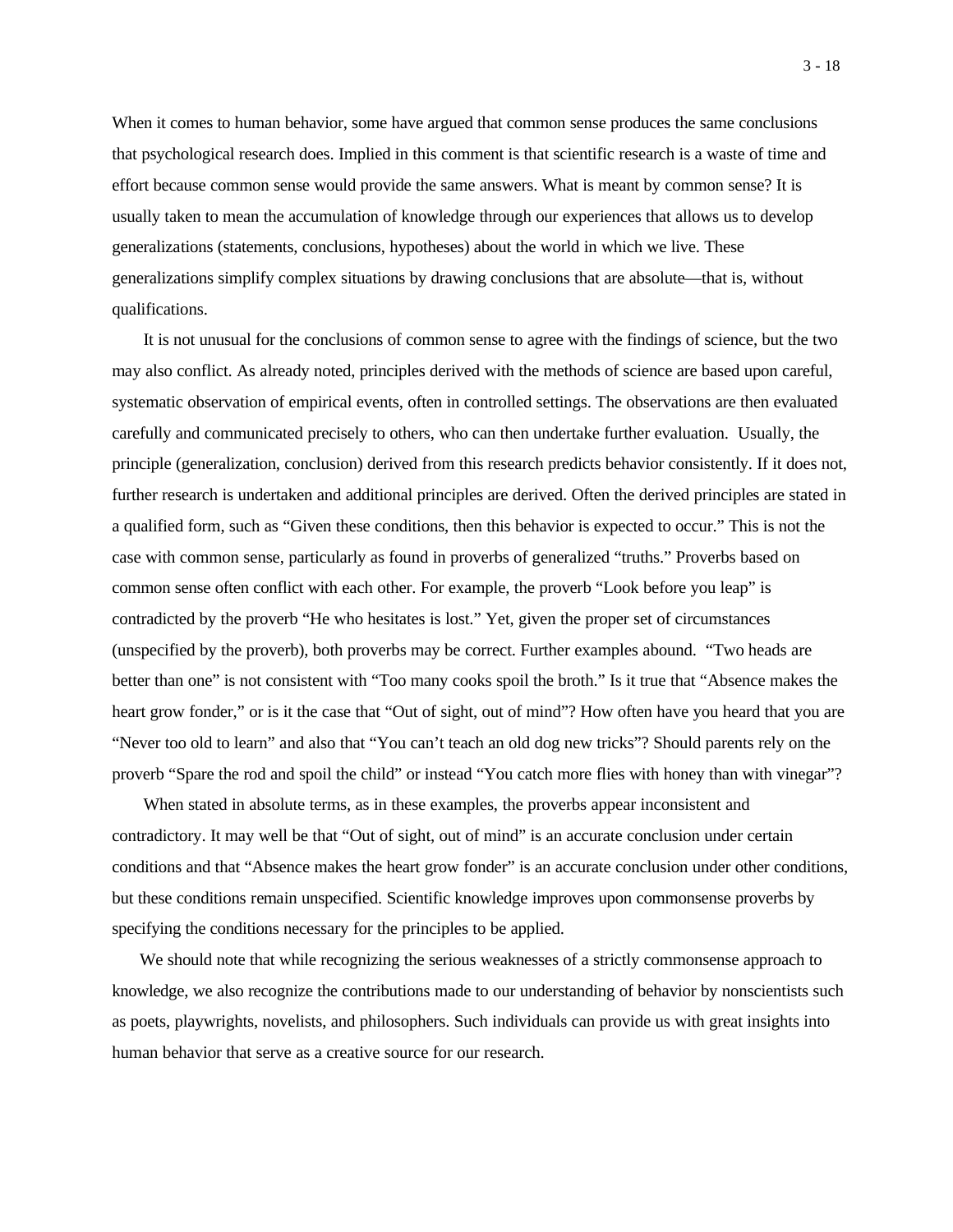#### *Molecular to Molar Levels of Analysis and Explanation*

The molecular–molar continuum illustrates that the evolution of various disciplines did not occur arbitrarily. Generally, as knowledge accumulated, different questions were asked requiring different units of measurement. Figure 3.3 illustrates the focus of various disciplines and clearly depicts a degree of overlap among them. For example, physicists are generally interested in the level of analysis emphasizing atomic and subatomic particles. This currently is the most molecular level of analysis. Atoms combine and form the basis for molecules, and molecules are the domain of the chemist. The questions usually asked by chemists, therefore, deal with molecules as the unit of analysis. Molecules combine to make up systems such as the circulatory system, glandular system, muscular system, and so on. Physiologists are generally concerned about questions that relate to these systems. These systems combine to give us the next level of analysis, which is the behaving organism. This is the domain of the psychologist. Psychologists are interested in the behavior of individual organisms. Individual organisms combine into groups, and the study of group behavior defines sociology. Groups combine into larger units to make up cultures. The study of cultures defines ethnology. Obviously, these are not competing disciplines; they are usually complementary, each with its own level of analysis.



#### The Molecular-Molar Continuum

**Figure 3.3 The molecular–molar continuum. The level of analysis is extremely small in nuclear physics (molecular) and extremely large in ethnology (molar). The overlapping boundaries indicate that the**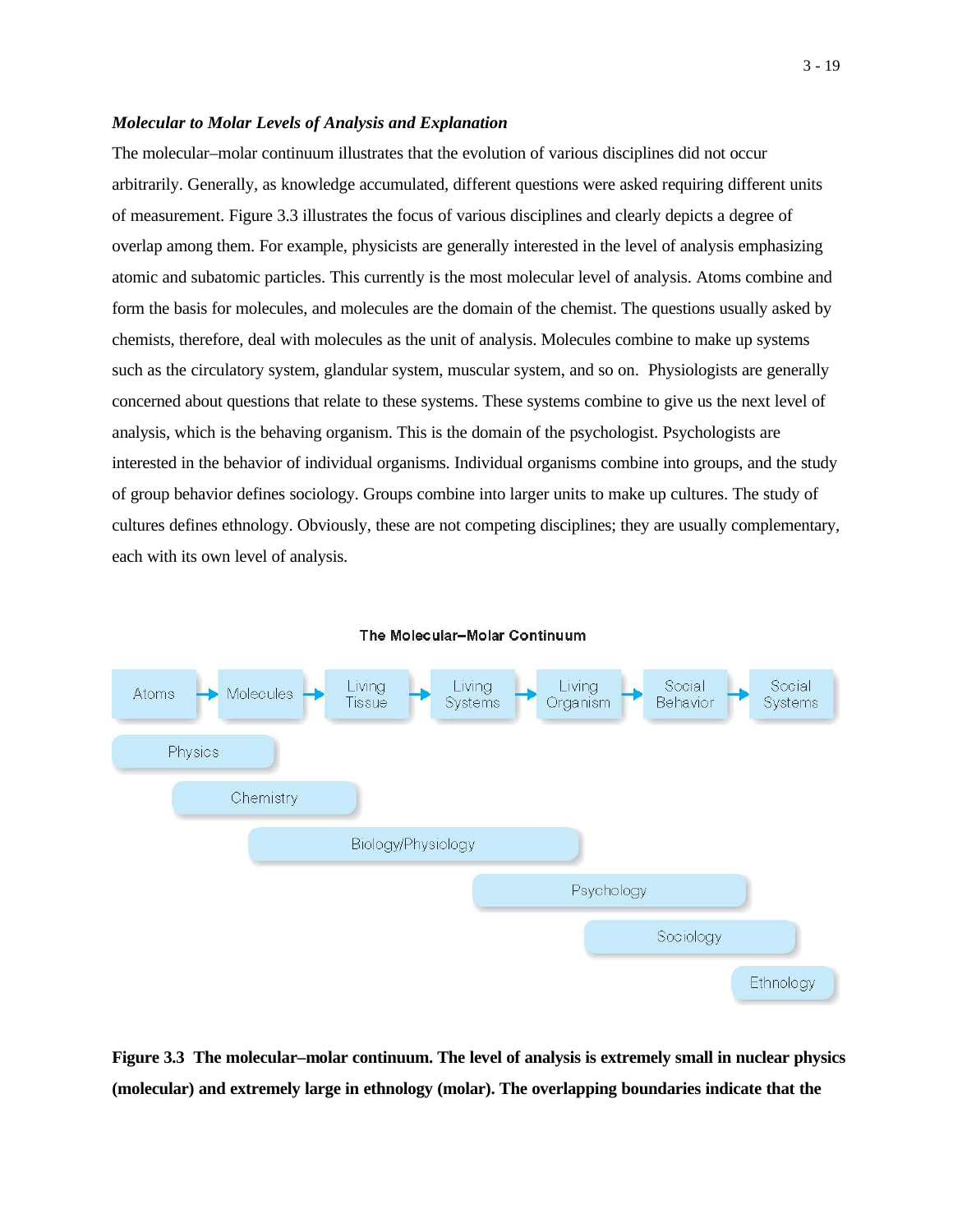**various sciences are not rigid and fixed. At times, a psychologist may operate at the level of analysis of a physiologist and, at other times, at the level of a sociologist.**

Controversies have arisen from time to time regarding the kind of theory that scientists should develop. At what level should we attempt to theorize about and explain behavior? What would our unit of analysis (level of analysis) be? In psychology, should the unit of analysis be the atom? The molecule? Perhaps it should be a physiological system? What about intact behavior? Could it not also be group behavior or an entire culture?

Some psychologists have argued that the level of analysis and theory construction in our discipline should be at the physiological (molecular) level. Such individuals have been referred to as **reductionists**  because they seek to explain complex behaviors in terms of relatively simple structures and functions. Others have argued that the unit of measurement and theory construction should be at the behavioral (molar) level. Obviously, *molecular* and *molar* are relative terms. Psychology, with its emphasis on the physiology of the organism or on the observable behavior of the organism, is molecular relative to sociology, where the emphasis is on group behavior. Yet relative to chemistry, the unit of analysis in psychology is molar.

Most scientists believe that theorizing at different levels is necessary and can be complementary. Perhaps at some future time we may be able to be reductionist (molecular) and interpret the phenomena of all sciences in the language of physics. Clearly, we cannot come close to doing so at this time.

## **Importance of Basic Research**

**Basic research** is not easy to define, and unfortunately, it is often unappreciated by those who control considerable sums of money for research. To some, basic research may seem frivolous. Surely, we are indulging scientists by supporting their pet hobbies, such as studies of the sexual behavior of moths, communication among bees, and sexual attractants among insects. But in each instance, as is often the case with basic research, the results of these studies have ultimately had important implications for agricultural practices, the world's food supply system, and the economy. To illustrate, insects cause crop damage in the multimillion dollar range annually, but chemical control of these insects has created its own serious problems. New and safer techniques of biological control have been made possible because of basic research on the behavior and physiology of insects. Nonetheless, such research is often ridiculed or criticized.

One further comment before describing basic research more fully: Political leaders controlling research funds may not appreciate the value of basic research for many reasons. At times they consider it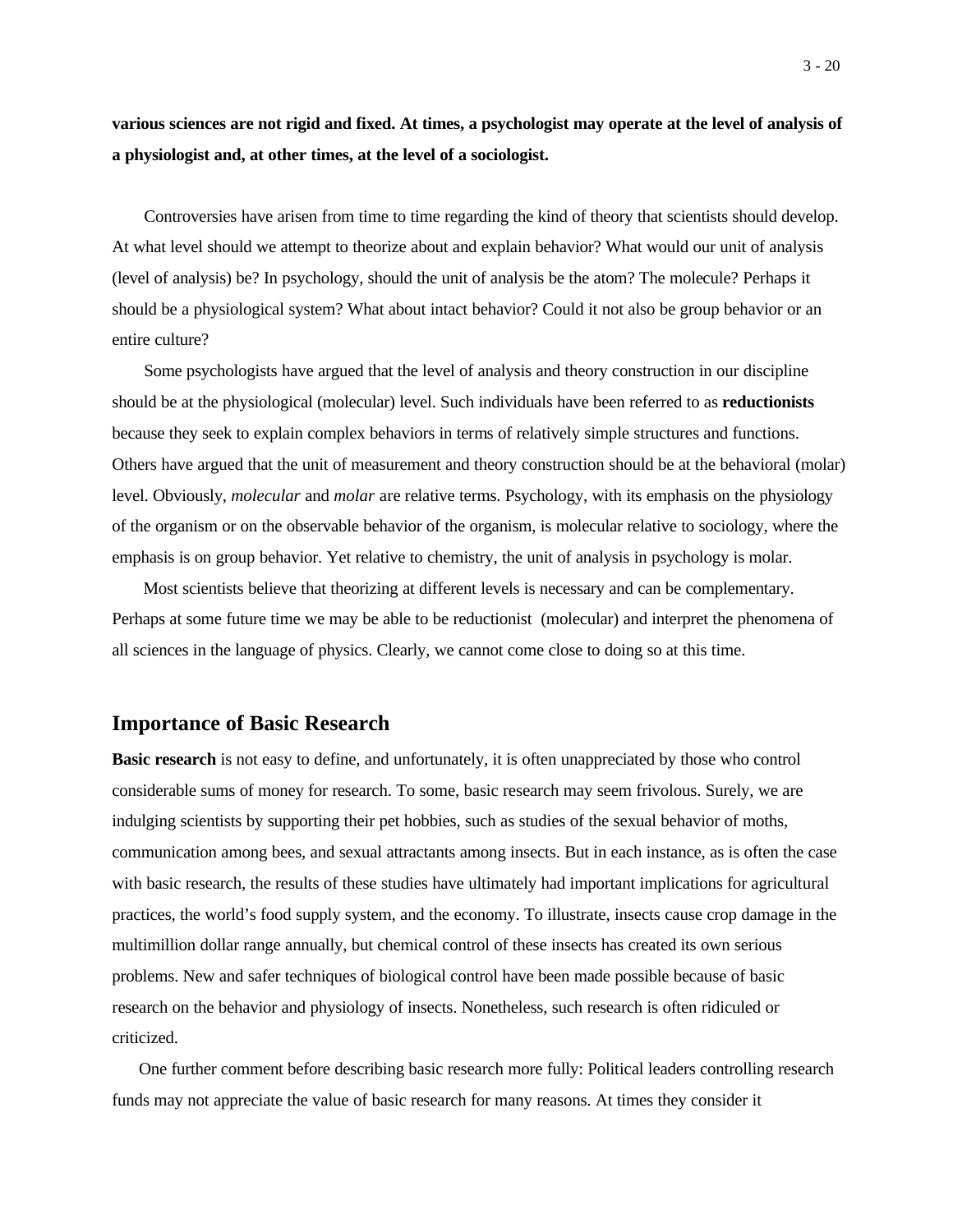unimportant, but at other times they reject it because of their own bias, prejudice, or moral values rather than on the basis of scientific merit. Whatever their basis for not appreciating its value, the fault, at times, rests with the scientists. Scientists too often consider the value of basic research to be self-evident and have not always made a strong argument in its defense. Thus, scientists and educated laypeople need to devote more care to presenting a defense of basic research.

## *A Defense of Basic Research*

It is often difficult to see the relationship between basic research done years ago and the application of sophisticated technology to current problems. Basic research provides the foundation (database) for the resolution of present and future problems, for the development of technology, and for a better understanding of all aspects of the world in which we live.

Basic research is research directed to the understanding of nature, of all aspects of the universe, of natural processes. It is not research directed toward solving specific social problems. It is not mission oriented; that is, it is not involved in the mission of curing or correcting a specific illness or problem or in developing a specific technology. Basic research has no immediate regard for practical application; paradoxically, however, it is probably the most effective way of solving many of our current and future problems. It has been a critical component in virtually every approach to our major problems. In 1969, the National Science Foundation released the results of a study (TRACES) showing the importance of basic research. They examined technological innovations of wide importance and diverse application, tracing research back to 1850. It was concluded that about 70% of the key and critical events were derived from basic research.

Some examples may provide us with a better appreciation of the virtues of basic research. X-ray photography was not developed by physicians as an aid in the diagnosis of disease. Rather, medical use of X-rays followed the pioneering research of Wilhelm Roentgen who was "only" interested in basic problems dealing with the physics of rays. A few decades ago, poliomyelitis (infantile paralysis) was a dreaded disease that left many of its survivors permanently paralyzed. We are all familiar with the applied research of Drs. Salk and Sabin that culminated in vaccines that immunized against the disease. But how many of us have heard about the basic research of John Enders, who was "merely" interested in studying viruses? To accomplish his goal, he needed to devise a means of growing viruses in cultures. When he finally succeeded, he opened the gates for a veritable flood of practical applications of his techniques. The Salk and Sabin vaccines are but two of many monumental advances that had their underpinnings in the laboratory of John Enders. George Cotzias was not pursuing a treatment for Parkinson's disease, but because of his interest in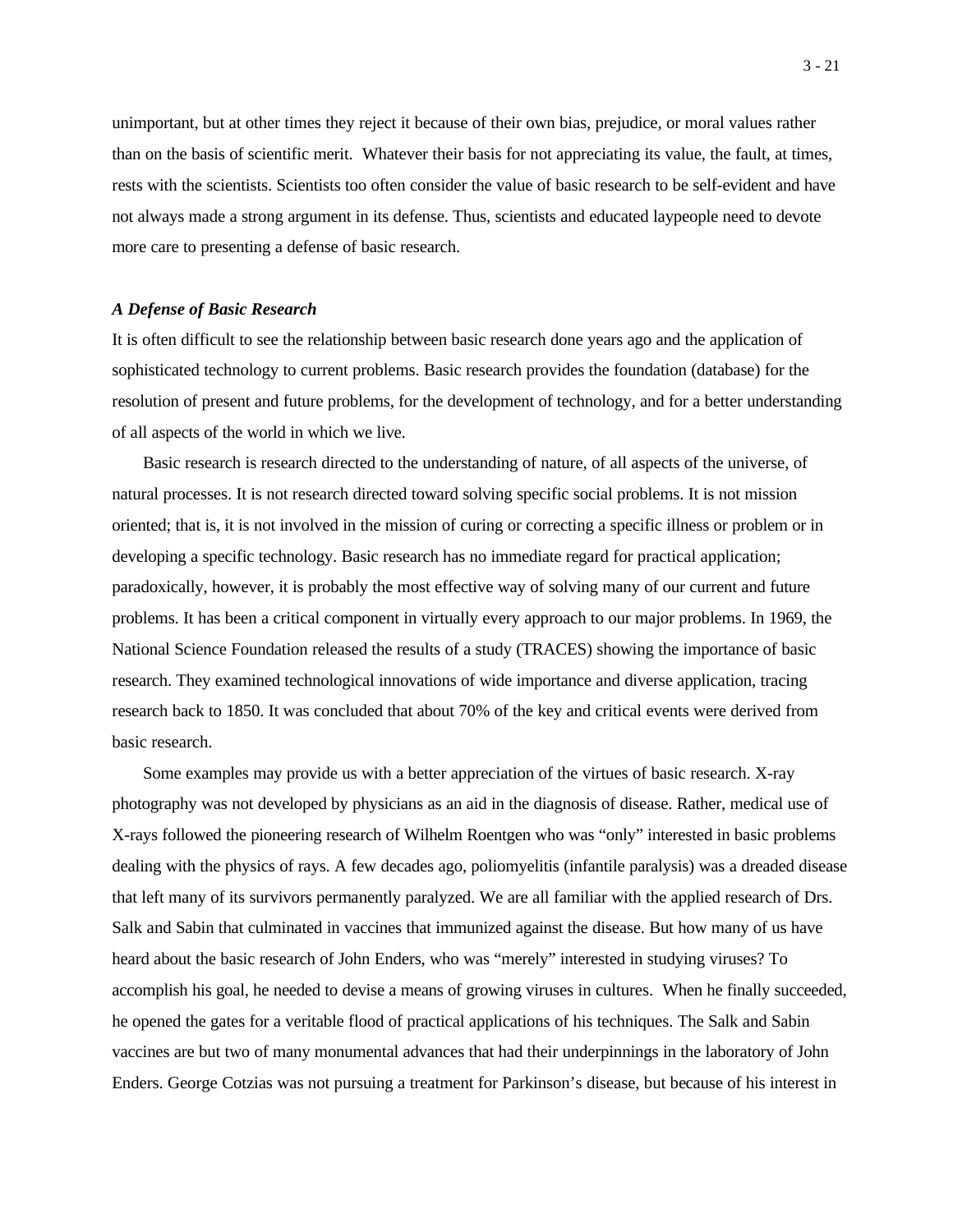trace metals and body metabolism, the drug L-Dopa was developed for treating the disease. Similarly, the drug that has nearly eradicated tuberculosis, streptomycin, was discovered by a soil biologist. Most of the treatments now available for AIDS are based on basic research in such areas as molecular virology, immunology, biochemistry, and genetics.

As another example, consider the animal research of behavioral psychologists such as B. F. Skinner. For hours on end, Skinner recorded pigeons pecking at a spot in a cage. Many might ask (and we are sure they did) what pecking pigeons have to do with understanding human behavior. Skinner in fact knew that the basic principles of learning that were being revealed in his research could have far-reaching implications for understanding human learning and that the principles could be used in therapeutic situations to help people with psychological problems and disorders. The present-day widespread use of behavior modification techniques attests to the value of the basic behavioral research that was conducted many years ago and that is still being conducted today.

It is very difficult to appreciate the importance of basic research at the time it is being conducted. How important was the effect of current flow on magnetic needles at the time of Faraday? Today, induction coils in the field of transportation are incredibly important. People interested in transportation didn't discover induction coils (this would have been mission-oriented research). The discovery of induction coils gave rise to a transportation industry. IBM, Control Data, and other computer giants did not set out to discover basic circuits for computers. Physicists in the 1930s interested in nuclear physics discovered them. At the time of Boyle (gas laws), how important were the properties of vacuum tubes? Who could have anticipated transistors, printed circuits, or computer chips? With the discovery of the atom, who could have anticipated the electronics industry?

Basic research continues today to produce exciting and promising findings. Recombinant DNA research has made it possible to produce relatively pure forms of insulin, a marked improvement over the insulin currently derived from animals. The discovery and now production of the substance interferon holds promise for the treatment of certain ailments. A discovery that has excited both scientists and technicians is the identification and production of monoclonal antibodies. This discovery should allow specific antibodies (monoclonal) to be developed that attack specifically targeted bacteria, viruses, or other materials foreign to the body. Important discoveries have also occurred for behavioral scientists. One of these is the use of biofeedback procedures to teach individuals to control their own blood pressure, heart rate, brain waves, and other response systems. In addition, we are now beginning to understand the effects of peptides (compounds formed by groups of amino acids) on social behavior, development, perception of pain, and other human functions.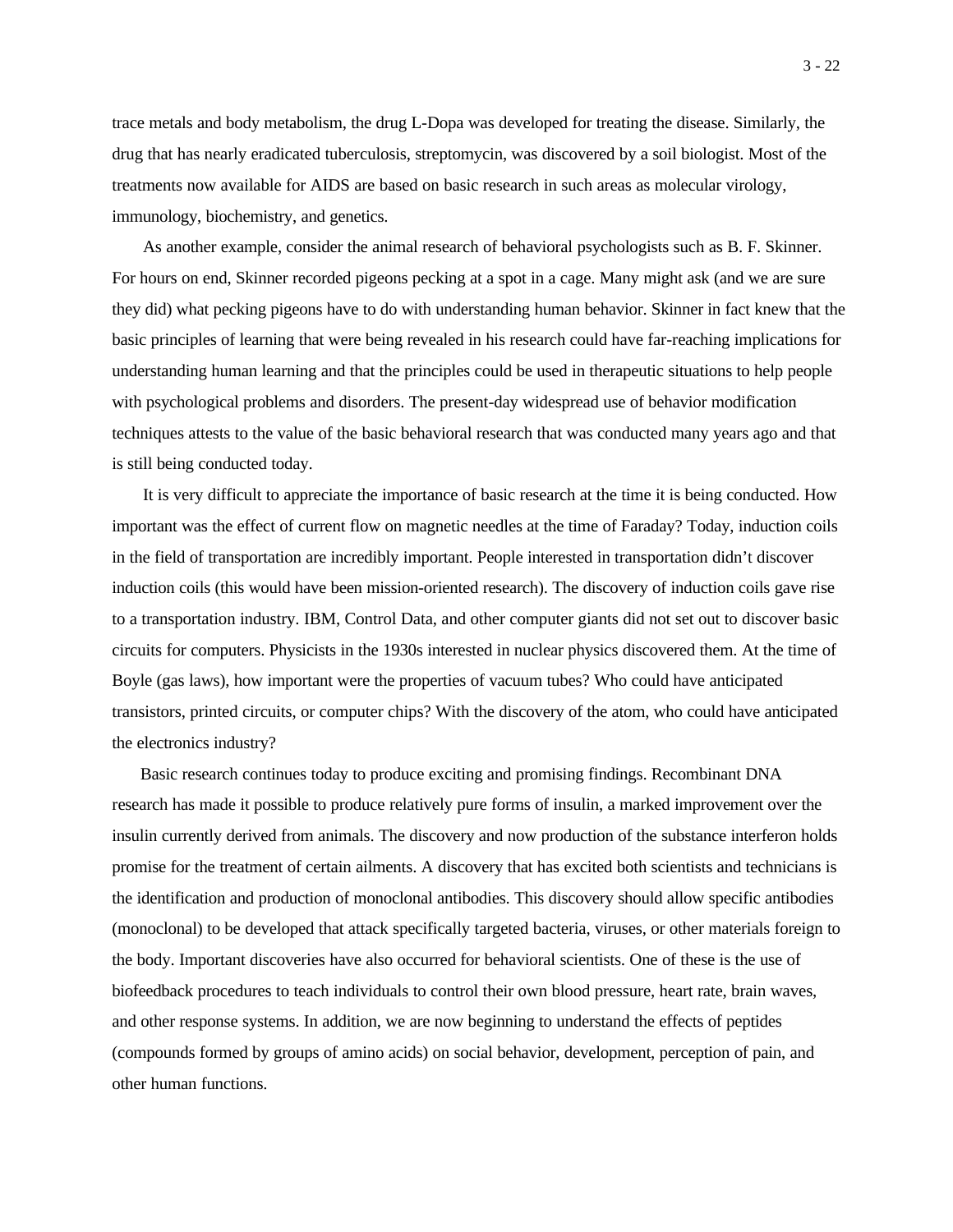We could continue with many more examples of this type. Clearly, basic research is important, and its full impact may not be felt for many years. However, we do not mean to suggest that the value of basic research is determined solely by its practical significance. Basic research can be justified on the basis that the production of knowledge is, in itself, of great value. It is our firm belief that knowledge has inherent value—that it is strongly preferred to ignorance. In this sense, practical significance is a bonus.

## *Two Important Reasons for Supporting Basic Research*

After reviewing the history of discovering important events and also observing the problems experienced by each succeeding generation, we conclude that there are two fundamental reasons for fully supporting basic research: (1) we cannot determine today what discoveries will prove important for tomorrow, and (2) we cannot determine today what problems we (the world) will experience tomorrow. In fact, we have not become much better over the years at predicting what important problems we will experience in the future. We do not know today what will be important tomorrow. We must be prepared for any eventuality. Our sights must not be narrow in terms of specific missions or focus solely on today's problems. Change is so incredibly fast that we must be in a position to move in many directions—we must have a solid database in all areas. New problems continue to appear that require more basic knowledge: AIDS, carcinogens, ozone depletion, nutrition and cell health, pollution, energy supplies, and toxic shock syndrome are but a few examples. Others could be the effects of depletion of the rain forest, issues related to biological weapons, ocean warming and melting of glaciers, or new epidemics. The more developed the database of basic research, the better we can deal with these problems.

It is understandable to some extent that some members of society insist that scientists concentrate on more relevant social problems. This emphasis reflects a genuine belief that by addressing the problems directly, we can solve them more quickly. Unfortunately, an excessively focused effort to make science more productive by directing its efforts toward specific unsolved problems may actually make it less productive. The war on cancer may be an example. Nature is not yet ready to reveal its secrets. Scientists within the American Institute for Cancer Research have essentially acknowledged, after years of trying to find cures, that much more basic research on cell physiology is needed before success can be achieved. To insist that scientists solve problems before the basic research data are in may be wasteful of highly trained researchers and other resources in money and personnel.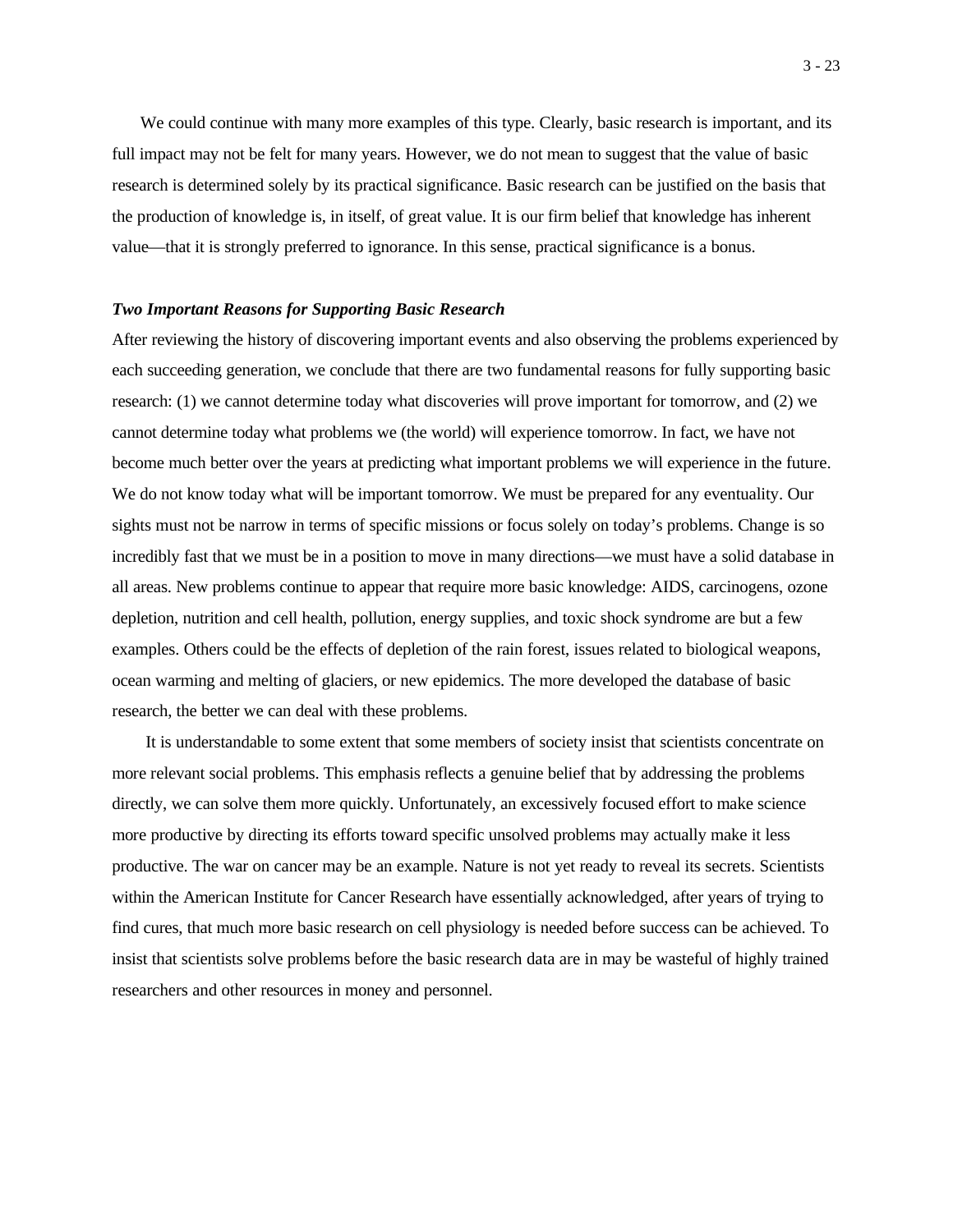# **Science and Technology**

Science is generally thought of as seeking information or discovering basic phenomena in a systematic way and then organizing this information into general explanatory principles. Technology is usually thought of as the application of these scientific discoveries and principles to existing practical problems. As noted earlier, at times scientists discover the basic principles many years before they are applied in the form of technology. Computers are one example; immunization techniques in medicine are another. Before technology develops, the principles must be available; but at times, a technology must be developed before the principles can be applied. Examples of the latter can be related to the space program and to atomic weaponry.

Too frequently, scientists are blamed for the problems created by the technology that follows from scientific discoveries. Although we assert that knowledge in itself is good, the application of that knowledge can be either good or bad. The stereotype of the "mad scientist" might be better applied to the "mad technologist." Again, we use computers as an example. Scientists cannot be blamed for the abuses (invasion of privacy, identity theft) occurring in today's society. Similarly, the automobile is a technical achievement; the problems created by it (pollution) cannot be blamed on scientists. Discoveries related to genetics are leading to technologies of genetic engineering (and even cloning) over which scientists may have little control.

What we are attempting to do here is to urge everyone to think critically about the distinction between science and technology as we ponder the problems besetting society. However, we must also recognize the interplay between science and technology, and that the distinction between them may be blurred. It is unfortunate that scientists are often blamed for problems but not recognized for contributions that benefit society. Technologists, but not scientists, usually get the credit for these contributions. For example, the technology of medicine is based on the sciences of physiology and chemistry; the technology of engineering is based on the science of physics; the technology of education is based on the science of learning. Most people wrongly attribute achievements in medicine, engineering, and education solely to the technologists and not to the scientists. Both groups should receive credit for such achievements.

A final example will illustrate how science and technology can complement one another. Vampire bats are a serious problem in some Latin American countries. At night these bats silently attack sleeping animals by painlessly scooping out a piece of skin and then taking some of their blood. Some cattle receive bites from as many as 15 bats in a single night. Because of an anticoagulant in the bat's saliva, the blood flows freely most of the night. Some of the bitten cattle are infected with rabies carried by the vampire bats. In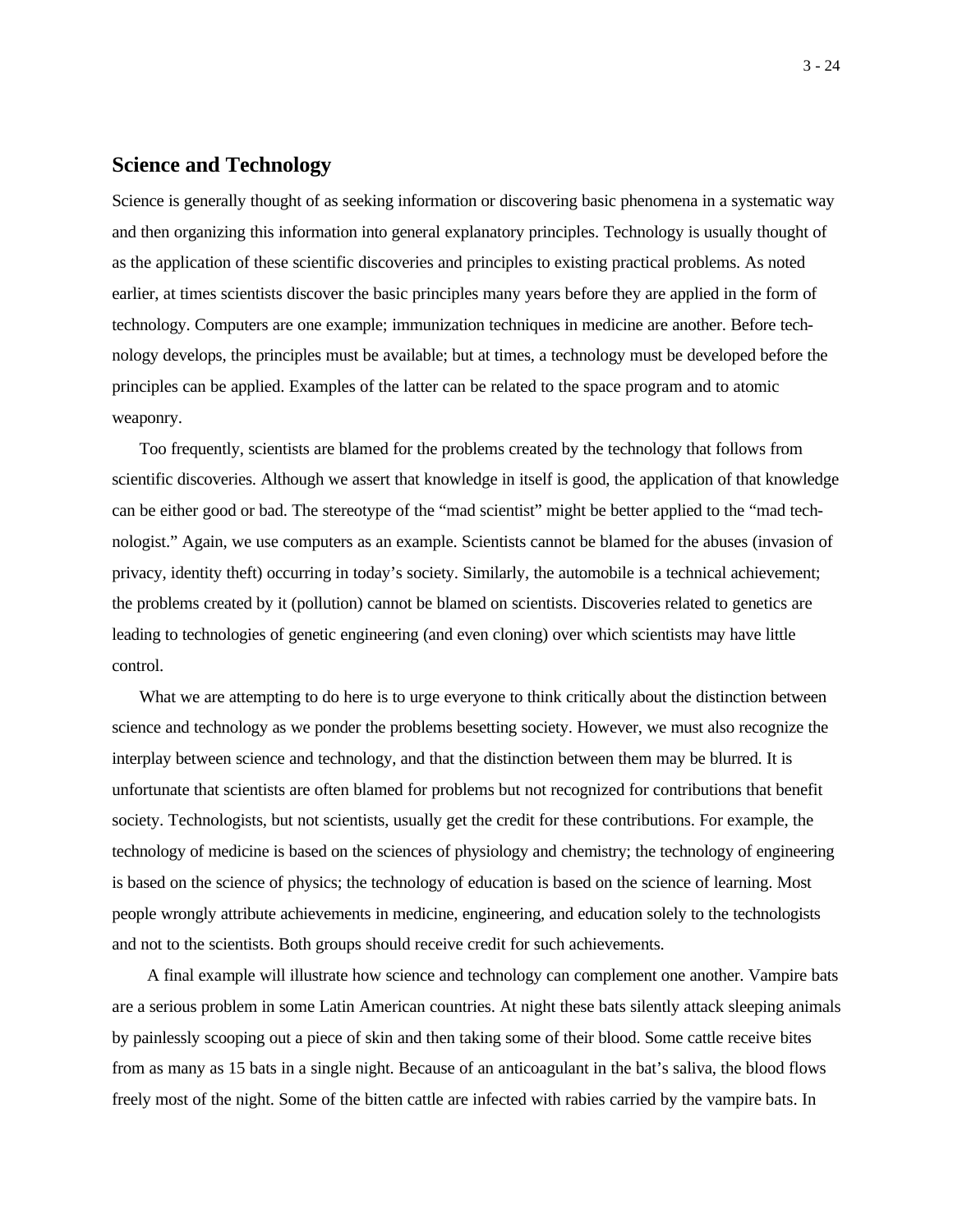other cases, the wounds become infected, resulting in lower weight gains and lower milk production. The solution to this problem illustrates the complementary nature of science and technology in solving problems.

Various previous attempts had been made to destroy the vampire bats. These included shooting, netting, and electrocuting bats in flight. A major problem with these procedures was that they killed beneficial insect-eating bats without reducing the loss due to vampires. Biologists from the Denver Wildlife Research Center began working on the problem in 1968. Because only some of these bats attacked cattle, they wanted to devise a method that would control only vampires that attacked farm animals. The biologists brought bats into their Denver laboratories and discovered that the vampires suffered fatal bleeding if an anticoagulant was added to their blood. Question: How do you get additional anticoagulant into free-flying bats? The biologists tried several techniques, unsuccessfully. They then tried injecting the anticoagulant into the first stomach of cattle in doses harmless to the cattle, but not harmless to the vampires attacking cattle. Bats feeding on the blood of treated cattle received sufficient amounts of the anticoagulant to kill them. Cattle could be treated twice a year at 30 or 40 cents per animal. The method resulted in a 91% reduction in vampire bat bites and an increase in milk and beef production (Mitchell, Thompson, & Burns, 1972).

# **Science and Public Policy**

Sometimes the public is unhappy with the progress that societies make toward the resolution of problems. Science is often implicitly accused. You have heard many times, "If scientists can put a man on the moon, why can't they . . . ?" The implication is that scientists should be able to cure diseases, clear up pollution, end drug and discrimination problems, and eliminate the food supply problem. Some of these problems are technological, some scientific, but all are also philosophical, political, and economic. Problems of society must be dealt with at several levels. In addition to the scientific laws and basic principles, we also need the technology. Equally important, philosophical, political, and economic decisions must be made as to which problems will be addressed, and political support must be given to implement the decisions. We must decide philosophically the priorities of the goals we wish to pursue. Our economic system must be sufficiently robust to provide the necessary wealth. Politically, legislatures must pass legislation and provide funding to implement these goals. Many problems of the world are not scientific or technological, but philosophical, political, and economic.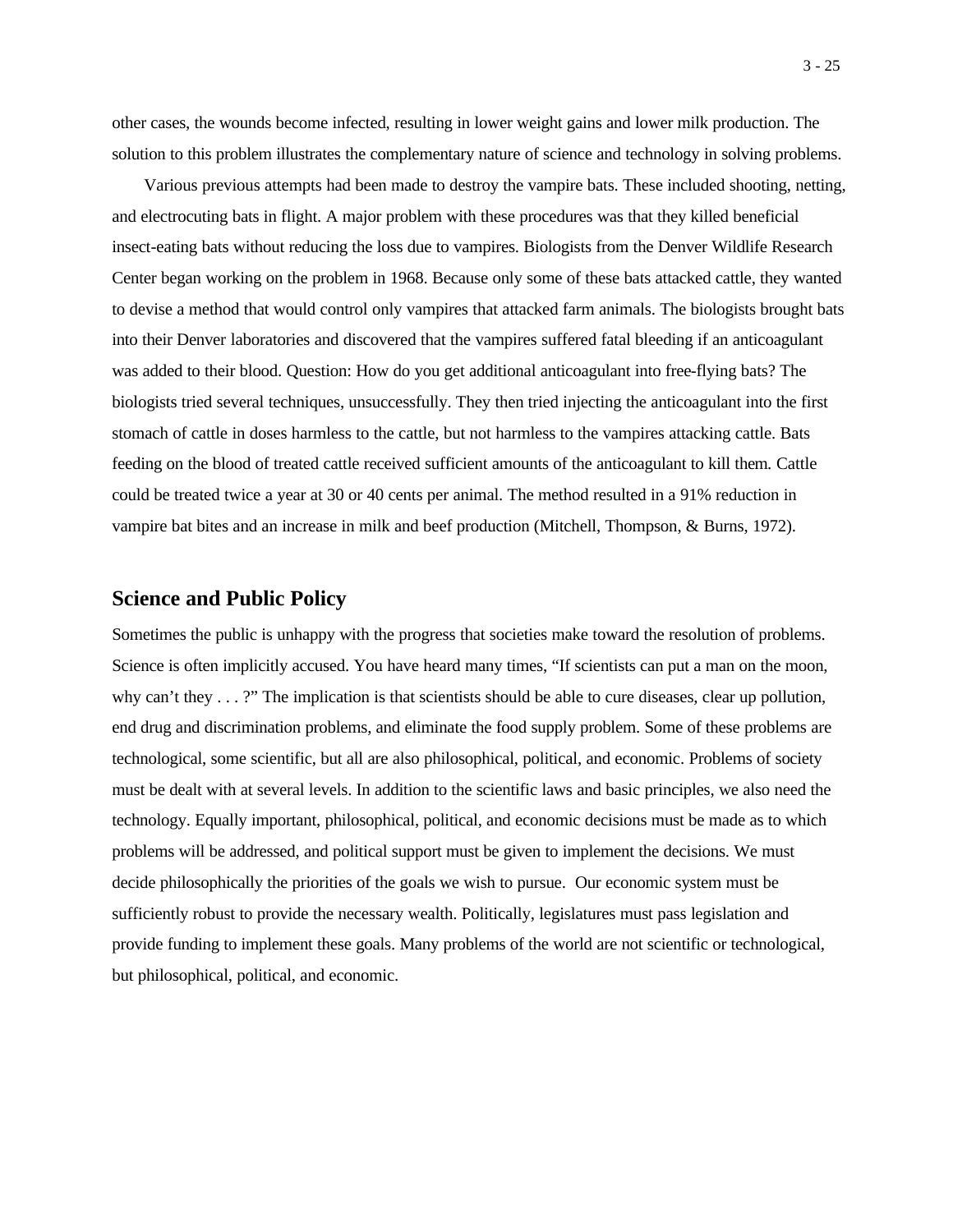# **Case Analysis**

Many individuals claim special abilities, including extrasensory perception (ESP), the ability to predict the future, and the ability to see and hear people who are no longer living. In recent years, a few of the individuals who claim to see and hear the dead have become very well known and financially successful (for example, Sylvia Brown, John Edwards). In his television show *Crossing Over with John Edwards,* Mr. Edwards interacts with people in his audience and relays messages to them from departed friends and family. It is obvious that many people, both in the audience and viewing the TV show at home, believe John Edwards and believe in these special abilities. Let's consider a few important questions.

## *Critical Thinking Questions*

- 1. First, do you believe the information provided by John Edwards and others like him? Why or why not?
- 2. For those who do believe this information, what is its source—authority, personal experience, rationalism, or empiricism?
- 3. Do you believe that this information about our world is scientific? Which of the characteristics of science does this area possess? Which does it not possess?
- 4. If it is not scientific, is there a way to make it scientific?
- 5. Even if an area is not scientific, does that necessarily make it wrong or incorrect? Should people believe in knowledge that is not scientific?

# **General Summary**

Our understanding of the world is based on several factors, including information from authority, personal experience, logical reasoning, and scientific inquiry. Scientific information is based on a set of assumptions, goals, and methods that are designed to provide the most accurate information about our world. By testing ideas through empirical observation and revising theories based on observations, science self-corrects as it reveals the secrets of nature. Although many of these secrets may not have immediate application to practical problems, such basic research increases our foundation of knowledge so that we will be poised to address the issues of the future. To increase this foundation of knowledge, we must be able to ask questions that can be tested empirically. Thus, the next chapter will discuss the formulation of research hypotheses.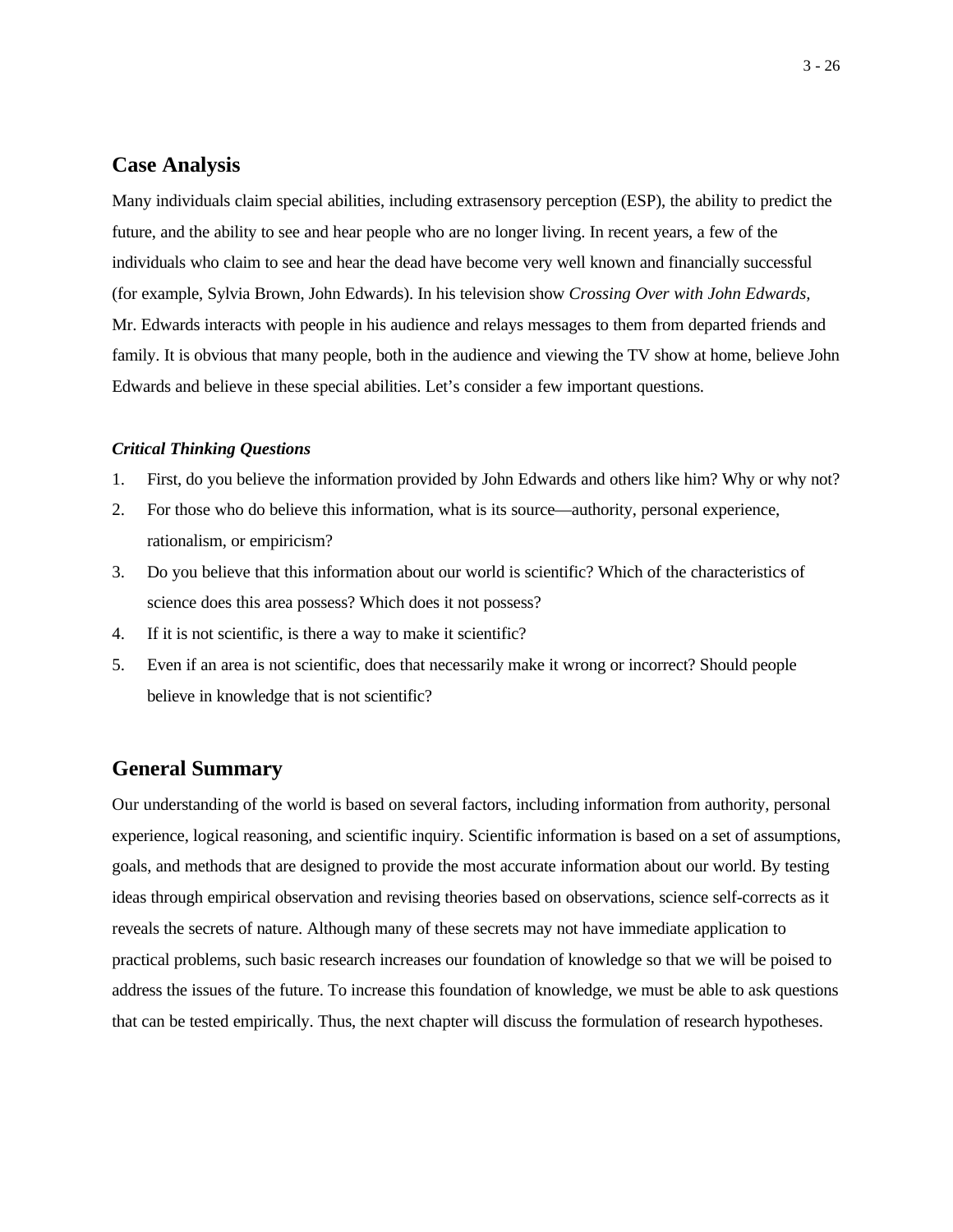# **Detailed Summary**

- 1. Four principal means by which we gain knowledge are information from authorities, personal experiences, the logical reasoning of rationalism, and the systematic observations of empiricism.
- 2. Three primary goals of science are understanding, prediction, and control.
- 3. Science makes two basic assumptions: first, that events in the universe occur in a lawful and orderly manner (determinism), and second, that this lawfulness is discoverable.
- 4. Chaos theory is an attempt to understand complex, nonlinear, dynamic systems by using mathematical modeling.
- 5. The scientific method requires empirical referents—observable and measurable phenomena.
- 6. With science, accurate observations are followed by inferences that reflect the interpretation of and explanation for the observations.
- 7. The scientific method is characterized by empirical referents, repeatability, self-correction, systematic investigation, and falsifiability.
- 8. Inductive reasoning involves the formulation of a general principle or theory based on a set of specific observations. Conversely, deductive reasoning involves the formulation of specific observational predictions based on a general principle or theory.
- 9. Scientific information may or may not match commonsense information. Typically, science provides explanations that are more specific than the generalities of common sense.
- 10. Disciplines of science exist on a continuum from more molecular levels of analysis to more molar levels of analysis. The same phenomenon can be explained at different levels of analysis.
- 11. Basic scientific research is very important because we cannot determine today what discoveries will prove important for tomorrow, and we cannot determine today what problems we (the world) will experience tomorrow.
- 12. It is important to distinguish science from technology. Science is the accumulation of systematic observations and the explanations for those observations; technology is the application of scientific information.
- 13. Science does not happen in a vacuum. It is influenced by philosophical, political, economic, and technological values and priorities of society.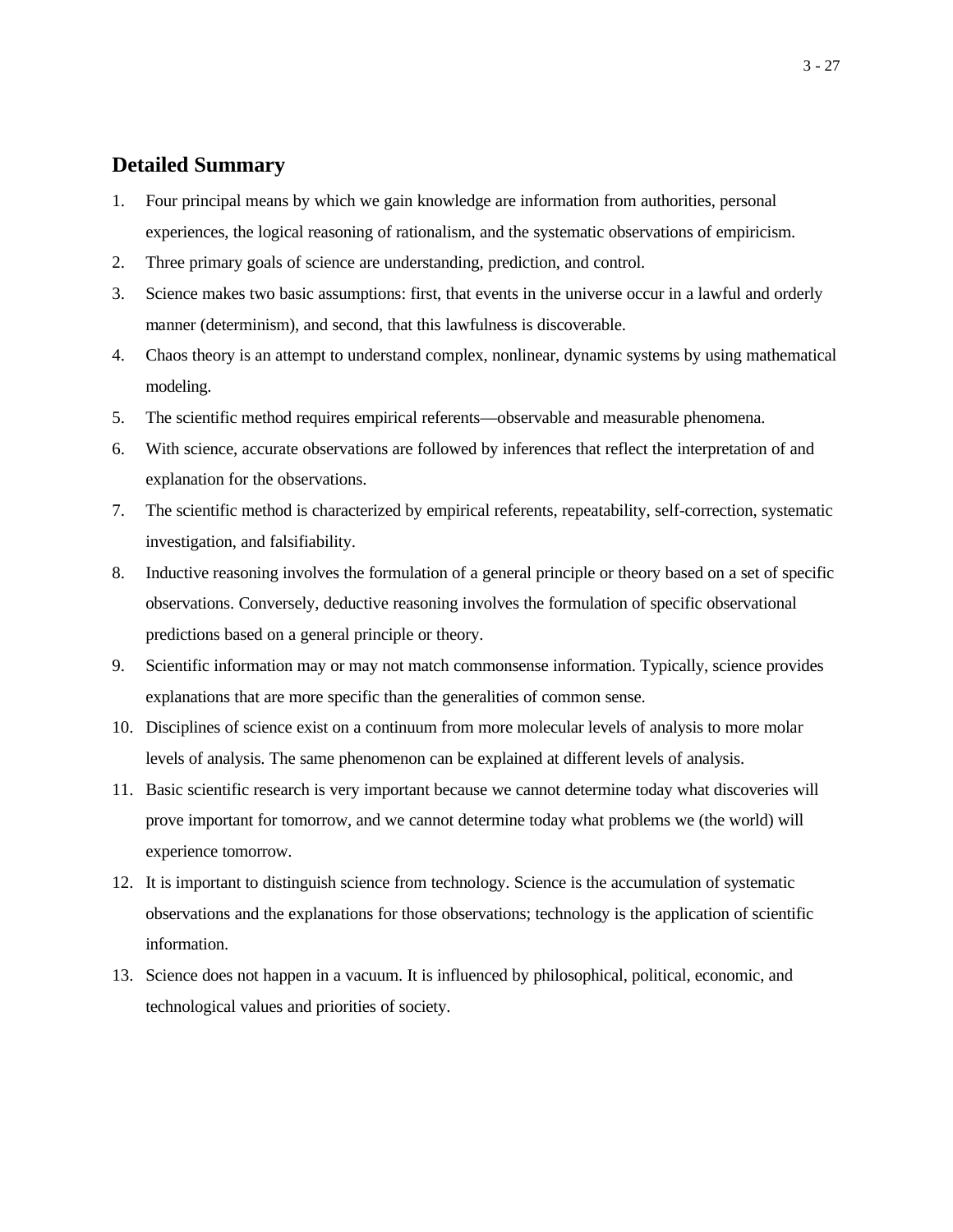# **Key Terms**

basic research chaos theory confirmation bias deductive reasoning determinism empirical referent empiricism inductive reasoning rationalism reductionist systematic observation theory

# **Review Questions / Exercises**

- 1. Consider several things that you believe to be true in the world. Identify one that is based on authority, one that is based on personal experience, one that is based on rationalism, and one that is based on empiricism.
- 2. Conduct an Internet search related to depression. Find and summarize information for each of the three goals of a science—in this case, the scientific study of depression.
- 3. In your own words, summarize why determinism is a necessary assumption of behavioral science. Do you agree with this assumption? Why or why not? We challenge you to identify a single behavior that is not the result of prior events in the world. Can you do it?
- 4. Paranormal psychology is a field that investigates phenomena such as extrasensory perception (ESP), astrology, graphology (relating handwriting to personality), ghosts/spirits, and dream analysis. Students who take introductory psychology classes are often disappointed that these topics are not included. The reason is that they are not scientific. You may know that Sigmund Freud emphasized dream analysis. Based on the characteristics of science discussed in this chapter, why is the interpretation of dreams unscientific?